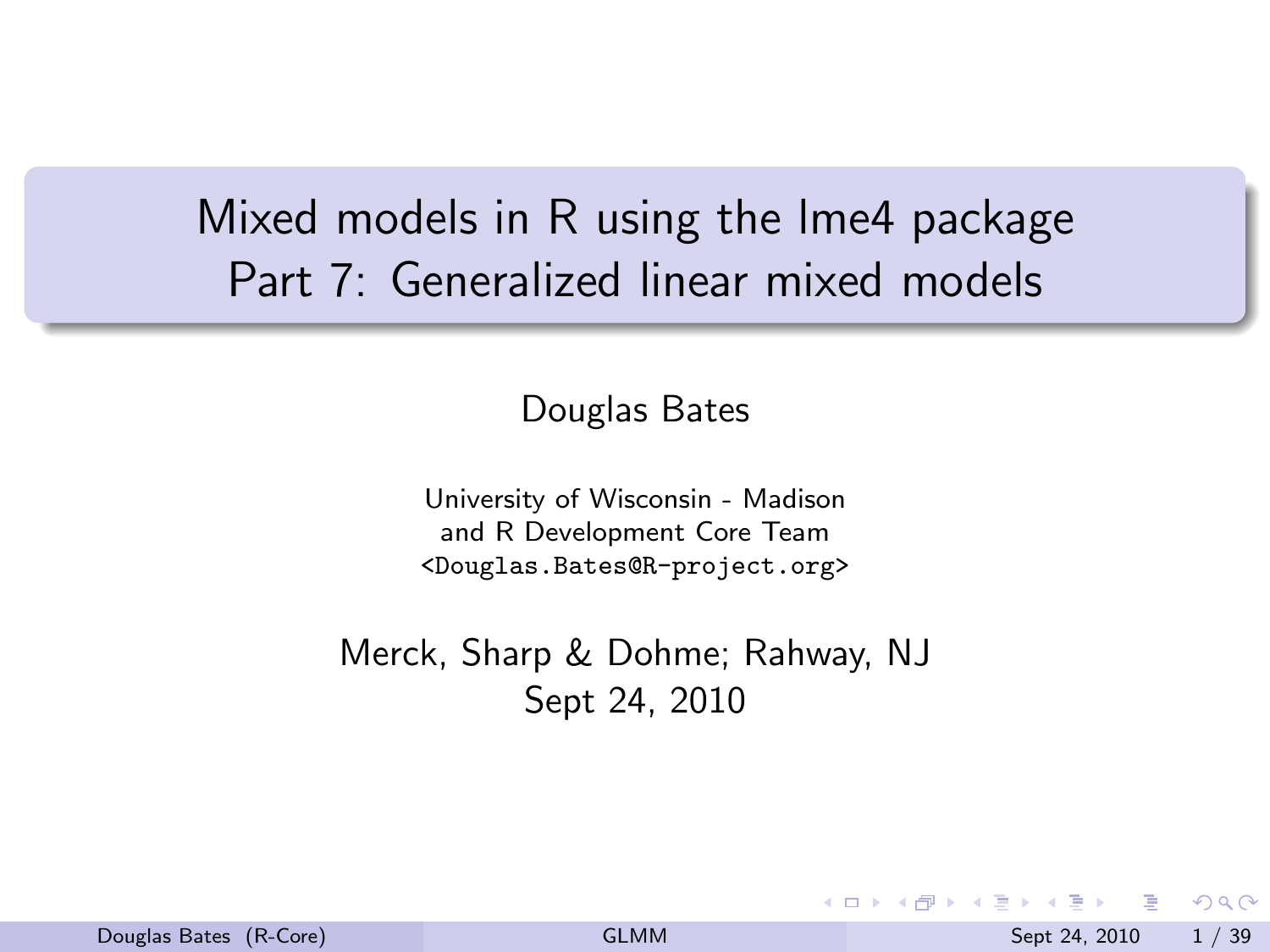

 $ORO$ 

イロト イ部 トイヨ トイヨト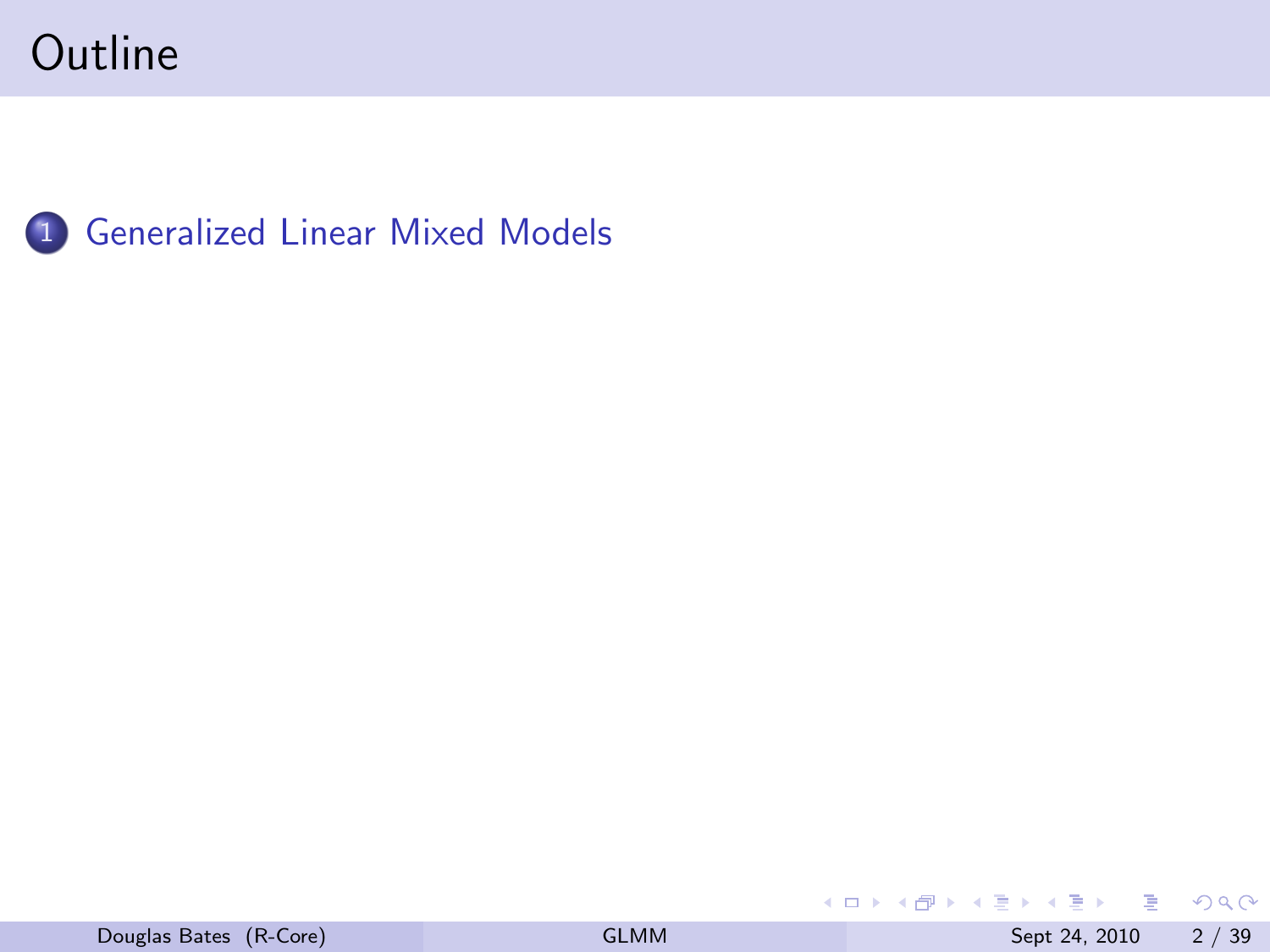

2 [Specific distributions and links](#page-10-0)

画  $OQ$ 

イロト イ部 トイモ トイモト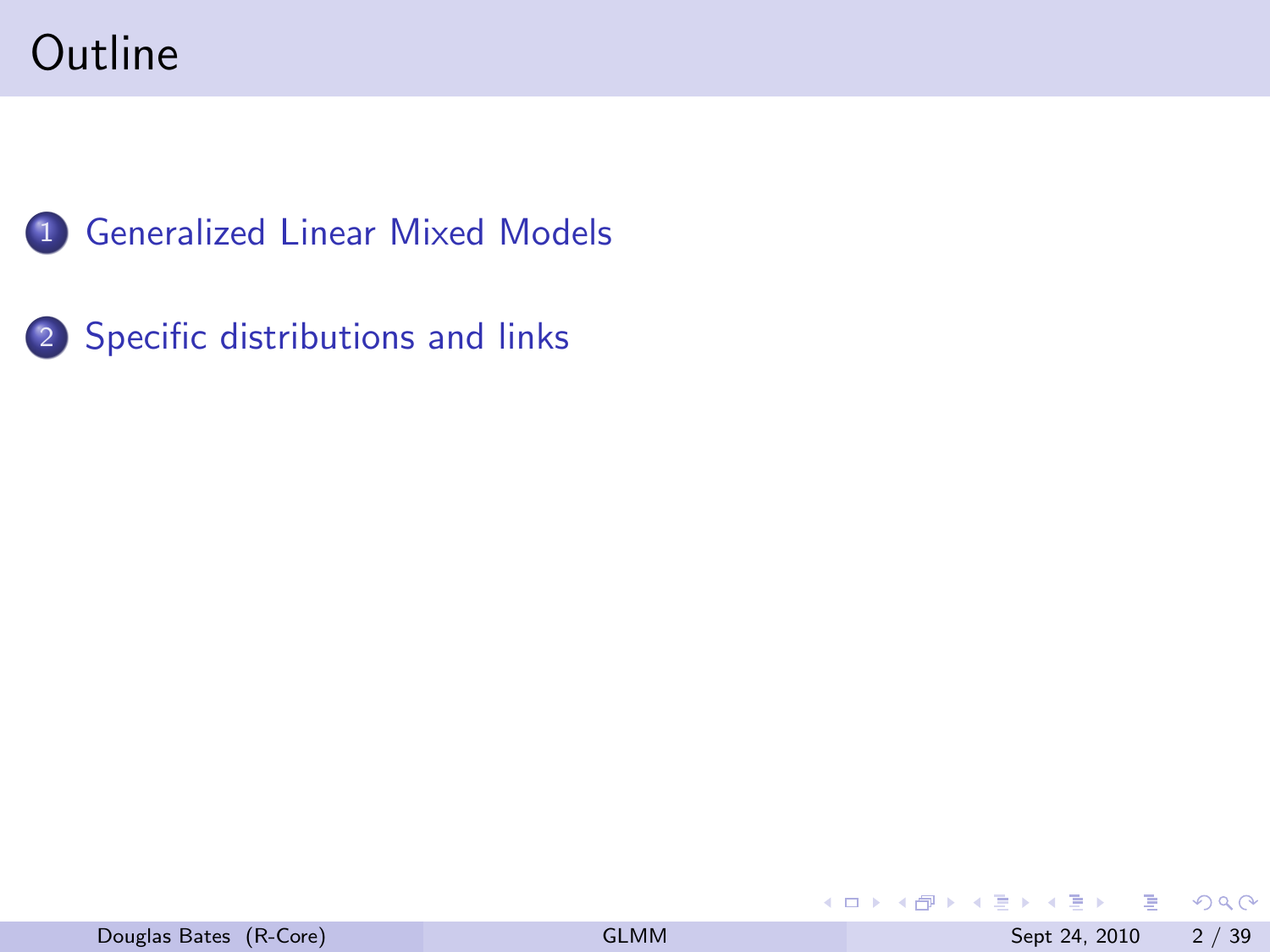

- 2 [Specific distributions and links](#page-10-0)
- 3 [Data description and initial exploration](#page-23-0)

G.

 $2980$ 

 $A \Box B$   $A \Box B$   $A \Box B$   $A \Box B$   $A \Box B$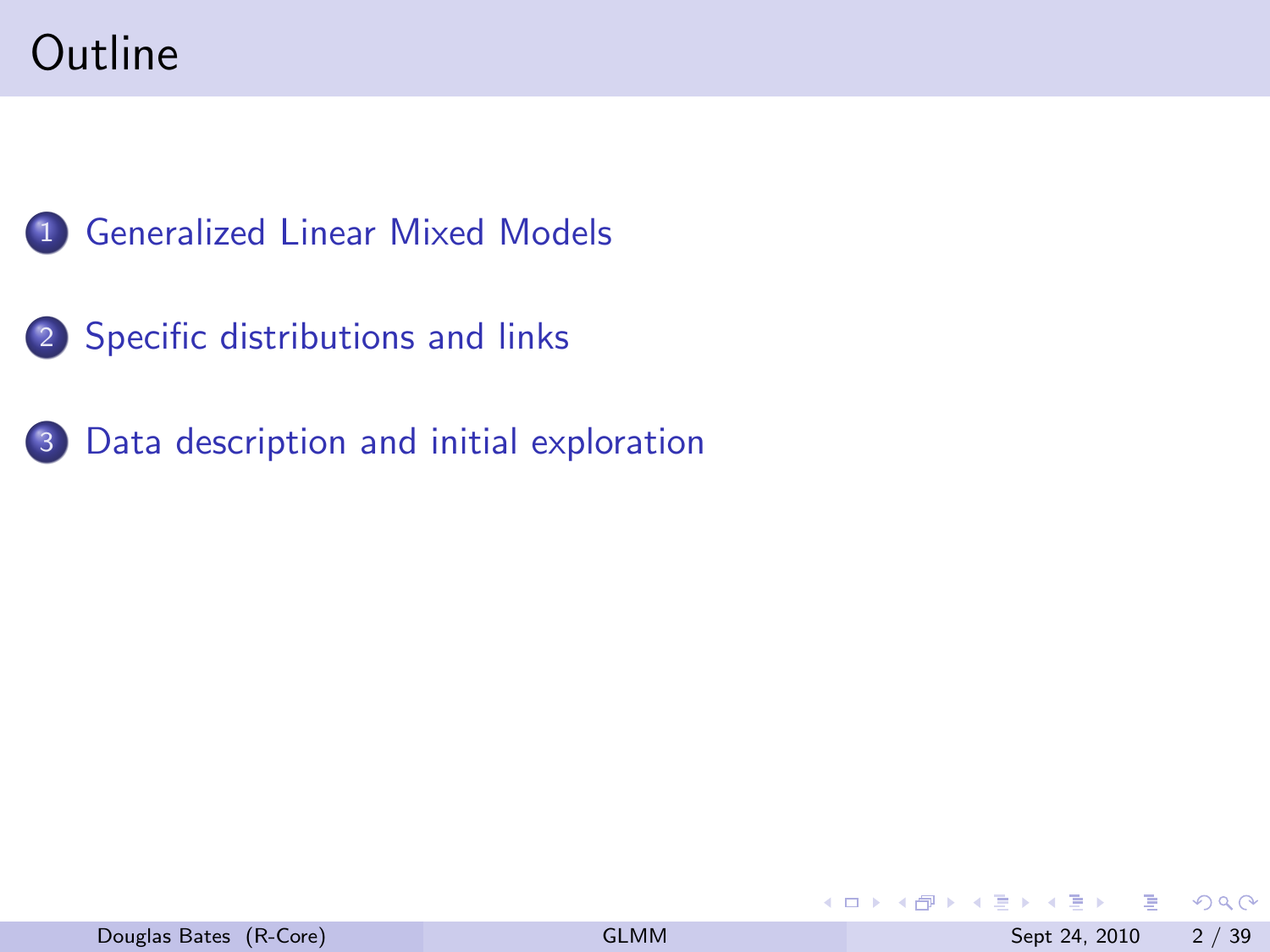

- 2 [Specific distributions and links](#page-10-0)
- 3 [Data description and initial exploration](#page-23-0)
- [Model building](#page-28-0)

目

 $QQ$ 

イロト イ押ト イヨト イヨ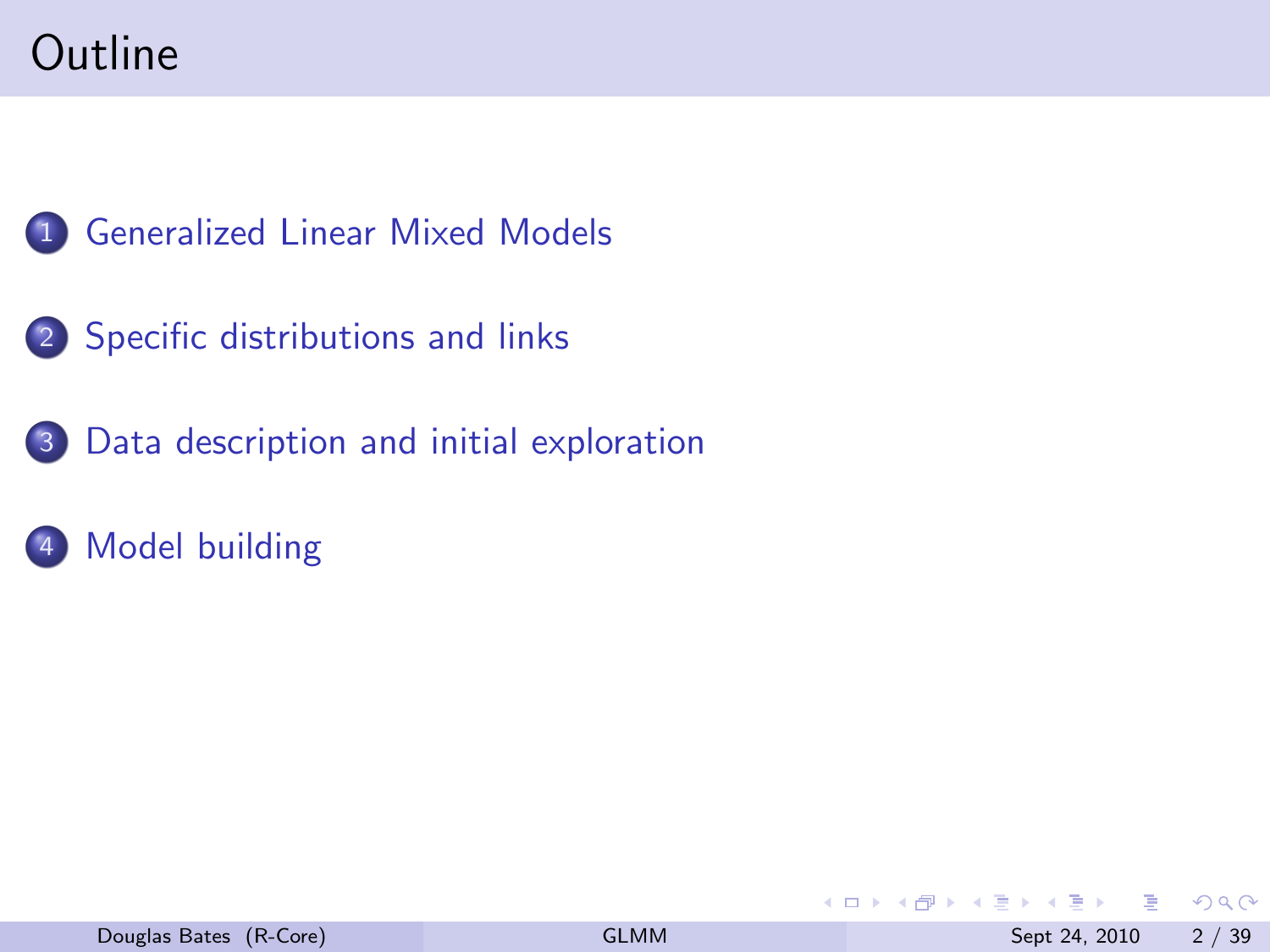

- 2 [Specific distributions and links](#page-10-0)
- 3 [Data description and initial exploration](#page-23-0)
- 4 [Model building](#page-28-0)
- 5 [Conclusions from the example](#page-41-0)

4 0 8

э

 $QQ$ 

 $\mathbf{A} = \mathbf{A}$ 

14 B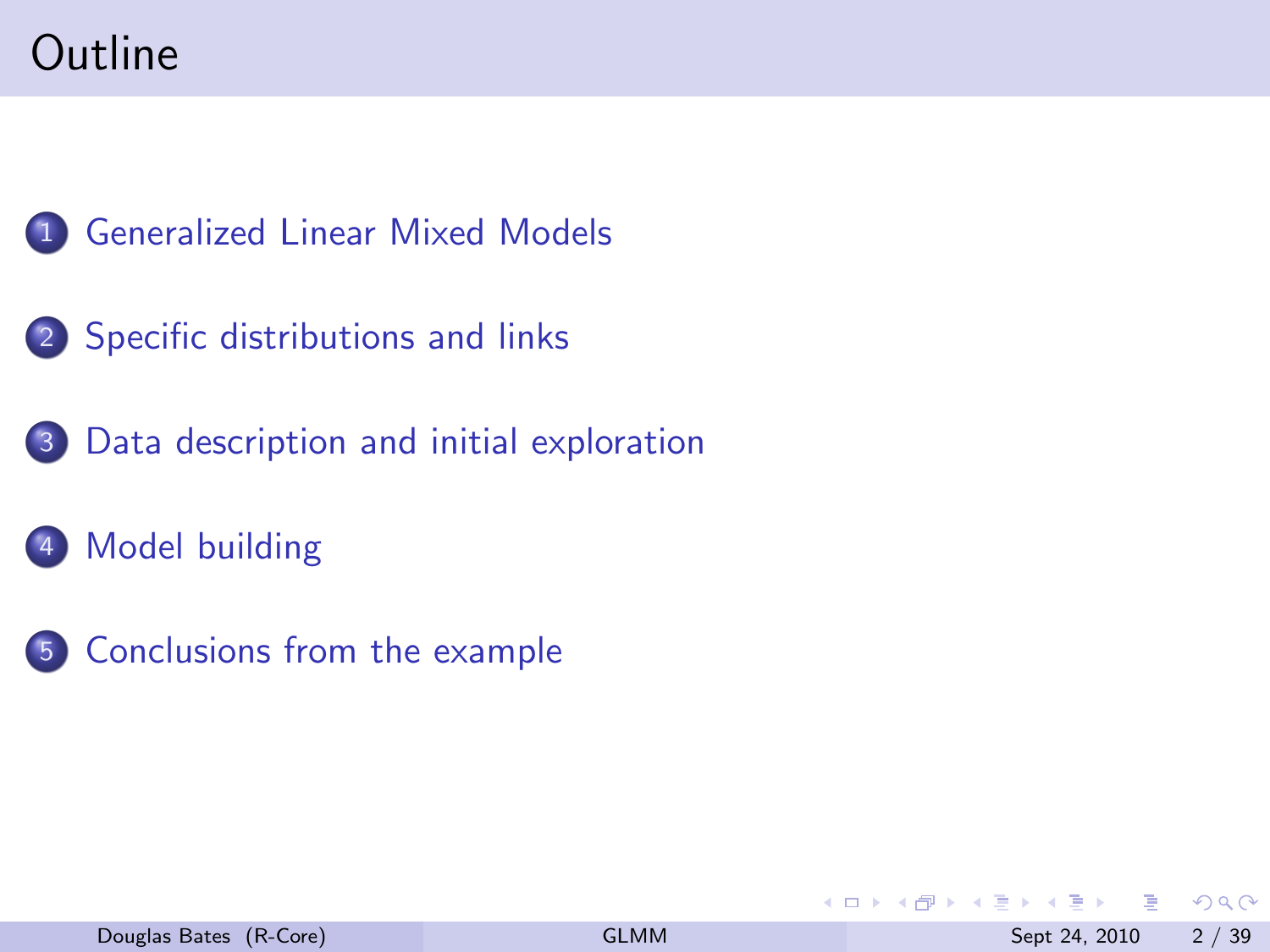

- 2 [Specific distributions and links](#page-10-0)
- 3 [Data description and initial exploration](#page-23-0)
- 4 [Model building](#page-28-0)
- 5 [Conclusions from the example](#page-41-0)



4 0 8

э

 $QQ$ 

化重新润滑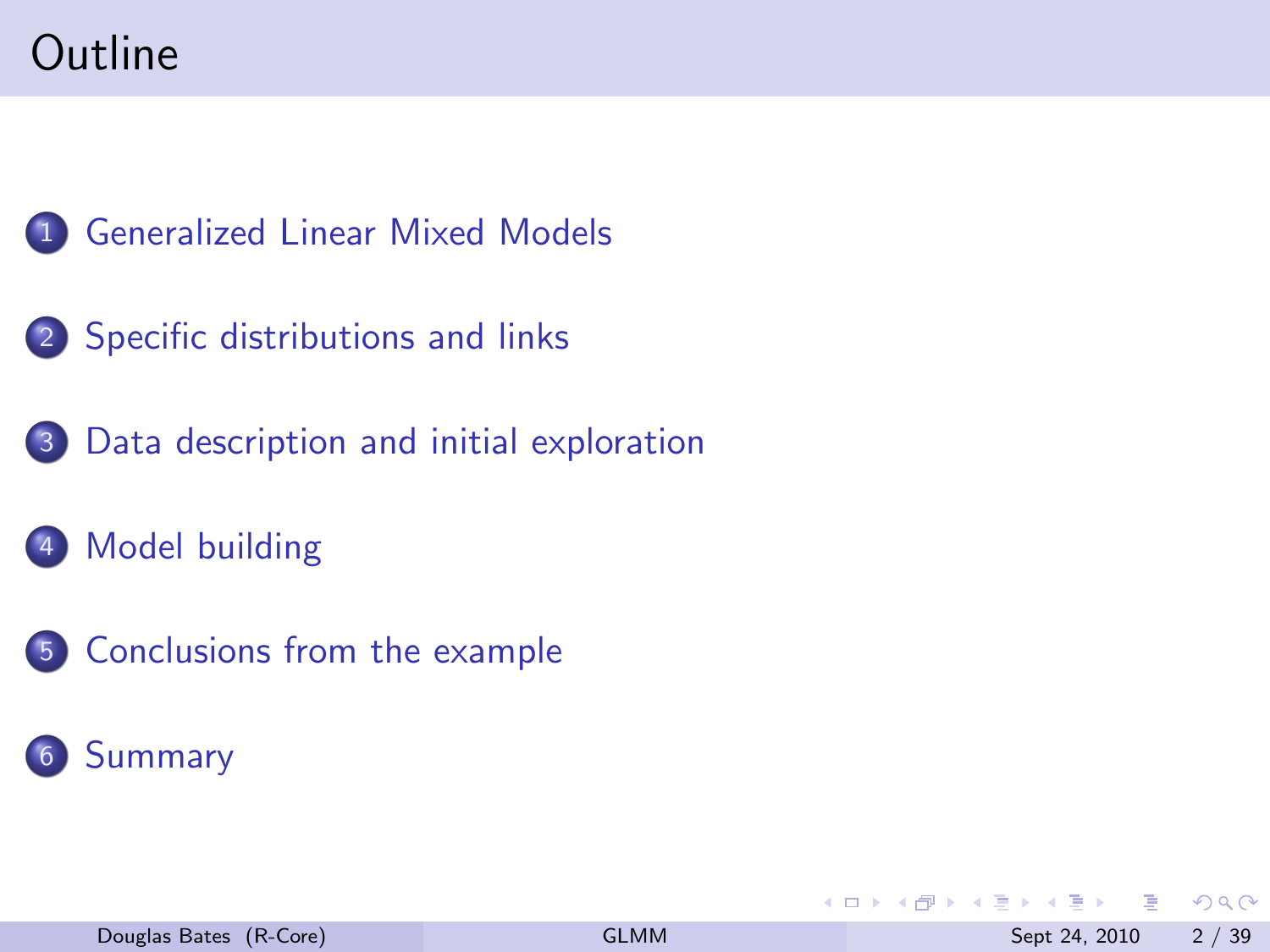# Generalized Linear Mixed Models

- When using linear mixed models (LMMs) we assume that the response being modeled is on a continuous scale.
- Sometimes we can bend this assumption a bit if the response is an ordinal response with a moderate to large number of levels. For example, the Scottish secondary school test results in the mlmRev package are integer values on the scale of 1 to 10 but we analyze them on a continuous scale.
- However, an LMM is not suitable for modeling a binary response, an ordinal response with few levels or a response that represents a count. For these we use generalized linear mixed models (GLMMs).
- To describe GLMMs we return to the representation of the response as an *n*-dimensional, vector-valued, random variable,  $\mathcal{Y}$ , and the random effects as a q-dimensional, vector-valued, random variable,  $\mathcal{B}$ .

<span id="page-7-0"></span> $QQ$ 

イロト イ押 トイヨ トイヨト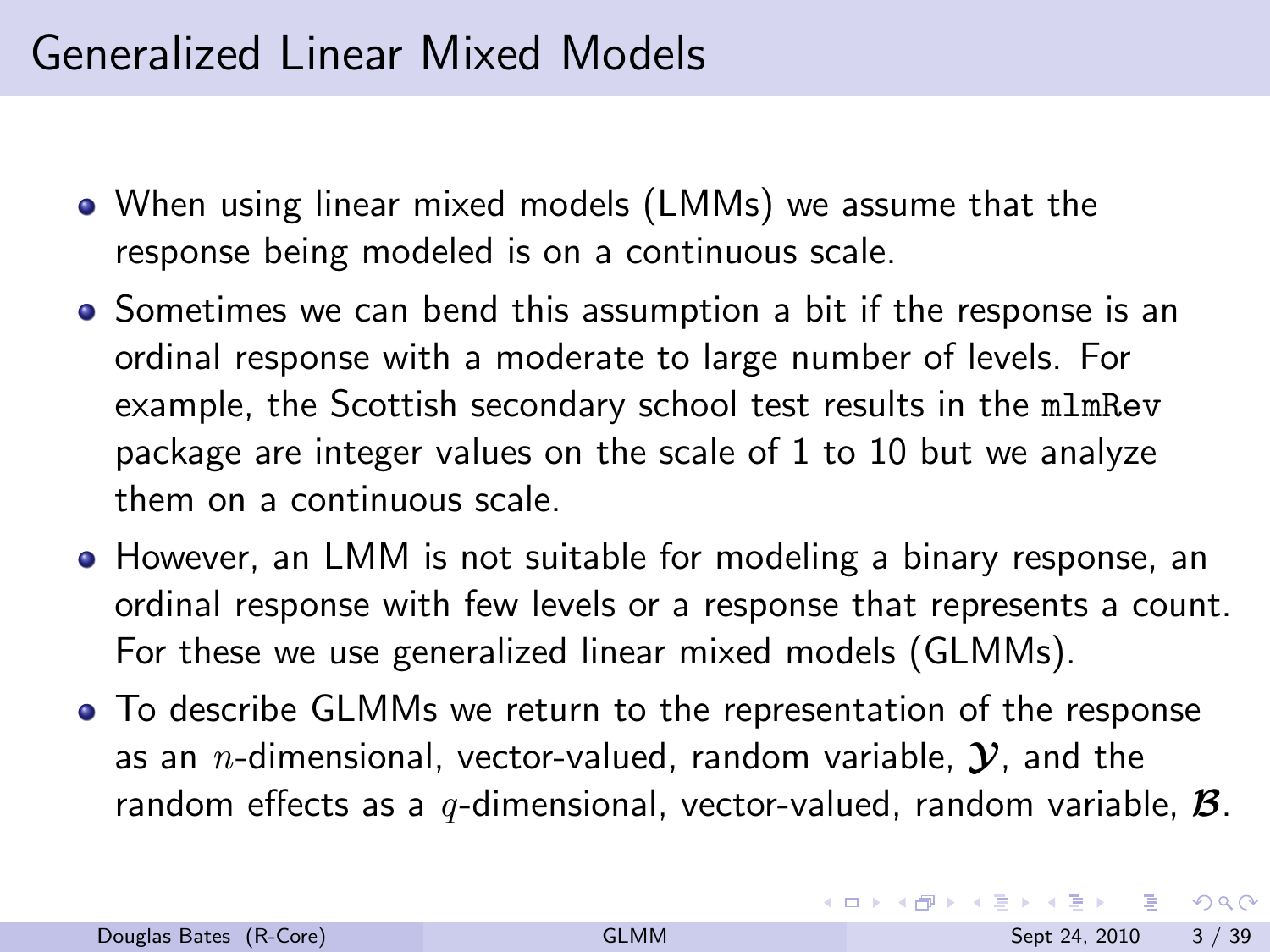# Parts of LMMs carried over to GLMMs

- **e** Random variables
	- $\mathcal Y$  the response variable
	- $\mathcal B$  the (possibly correlated) random effects
	- $\cal U$  the orthogonal random effects, such that  ${\cal B} = \Lambda_{\theta} {\cal U}$
- **e** Parameters
	- $\beta$  fixed-effects coefficients
	- $\sigma$  the common scale parameter (not always used)
	- $\boldsymbol{\theta}$  parameters that determine  $\text{Var}(\boldsymbol{\mathcal{B}}) = \sigma^2\boldsymbol{\Lambda}_\theta \boldsymbol{\Lambda}_\theta^\mathsf{T}$
- **•** Some matrices
	- X the  $n \times p$  model matrix for  $\beta$
	- Z the  $n \times q$  model matrix for b
	- P fill-reducing  $q \times q$  permutation (from Z)
	- ${\bf \Lambda}_\theta$  relative covariance factor, s.t.  ${\sf Var}({\bf \cal B})=\sigma^2{\bf \Lambda}_\theta{\bf \Lambda}_\theta^\textsf{T}$

<span id="page-8-0"></span> $QQQ$ 

イロト イ押ト イヨト イヨト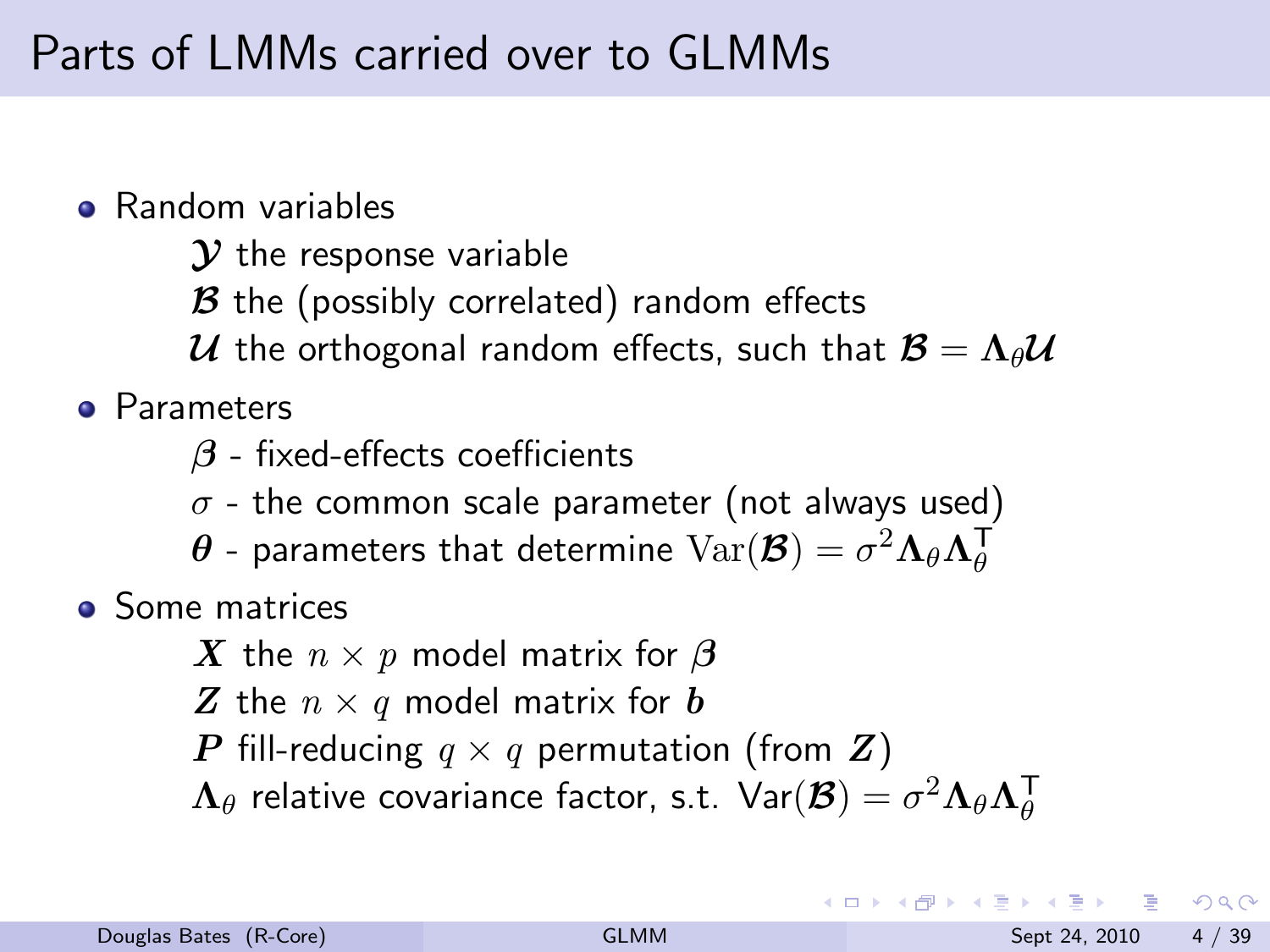# The conditional distribution,  $\mathcal{Y}|\mathcal{U}$

- For GLMMs, the marginal distribution,  $\mathcal{B} \sim \mathcal{N}(0, \Sigma_{\theta})$  is the same as in LMMs except that  $\sigma^2$  is omitted. We define  $\bm{\mathcal{U}} \sim \mathcal{N}(\bm{0}, \bm{I}_q)$  such that  $\mathcal{B} = \Lambda_{\theta} \mathcal{U}$ .
- For GLMMs we retain some of the properties of the conditional distribution for a LMM

 $p({\bf y}|{\bf U}={\bf u})\sim \mathcal{N}\left(\mu_{{\bf \cal Y}|{\bf U}},\sigma^2{\bf I}\right) \,\,\hbox{where} \,\, \mu_{{\bf \cal Y}|{\bf U}}({\bf u})=X\beta+Z\Lambda_\theta{\bf u}$ 

**Specifically** 

- In The conditional distribution,  $\mathcal{Y}|\mathcal{U} = u$ , depends on u only through the conditional mean,  $\mu_{\mathcal{V}|\mathcal{U}}(u)$ .
- Elements of  $\mathcal Y$  are conditionally independent. That is, the distribution,  $\mathcal{Y}|\mathcal{U} = u$ , is completely specified by the univariate, conditional distributions,  $\mathcal{Y}_i | \mathcal{U}, i = 1, \ldots, n$ .
- <span id="page-9-0"></span> $\blacktriangleright$  These univariate, conditional distributions all have the same form. They differ only in their means.
- GLMMs differ from LMMs in the form of the univariate, conditional distributi[on](#page-8-0)s and in how  $\mu_{\mathcal{Y}|\mathcal{U}}(u)$  $\mu_{\mathcal{Y}|\mathcal{U}}(u)$  $\mu_{\mathcal{Y}|\mathcal{U}}(u)$  depends on  $u$ [.](#page-8-0)  $ORO$ - a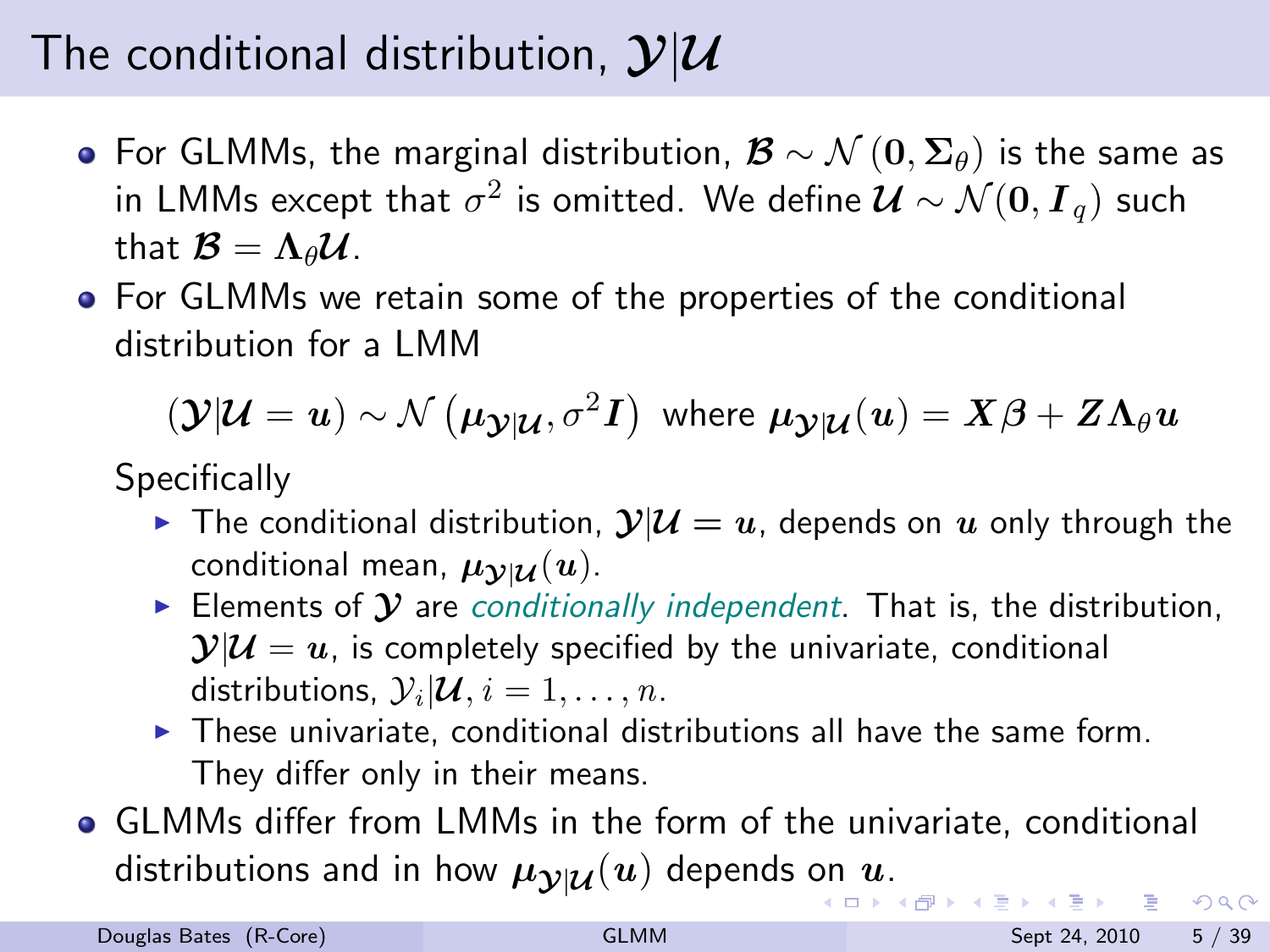# Some choices of univariate conditional distributions

- Typical choices of univariate conditional distributions are:
	- $\triangleright$  The Bernoulli distribution for binary (0/1) data, which has probability mass function

$$
p(y|\mu) = \mu^{y} (1 - \mu)^{1 - y}, \quad 0 < \mu < 1, \quad y = 0, 1
$$

- $\triangleright$  Several independent binary responses can be represented as a *binomial* response, but only if all the Bernoulli distributions have the same mean.
- $\blacktriangleright$  The Poisson distribution for count  $(0, 1, \ldots)$  data, which has probability mass function

$$
p(y|\mu) = e^{-\mu} \frac{\mu^y}{y!}, \quad 0 < \mu, \quad y = 0, 1, 2, \dots
$$

All of these distributions are completely specified by the conditional mean. This is different from the conditional normal (or Gaussian) distribution, which also requires the common scale parameter,  $\sigma$ .

<span id="page-10-0"></span> $QQQ$ 

イロメ イ押 メイヨメ イヨメーヨ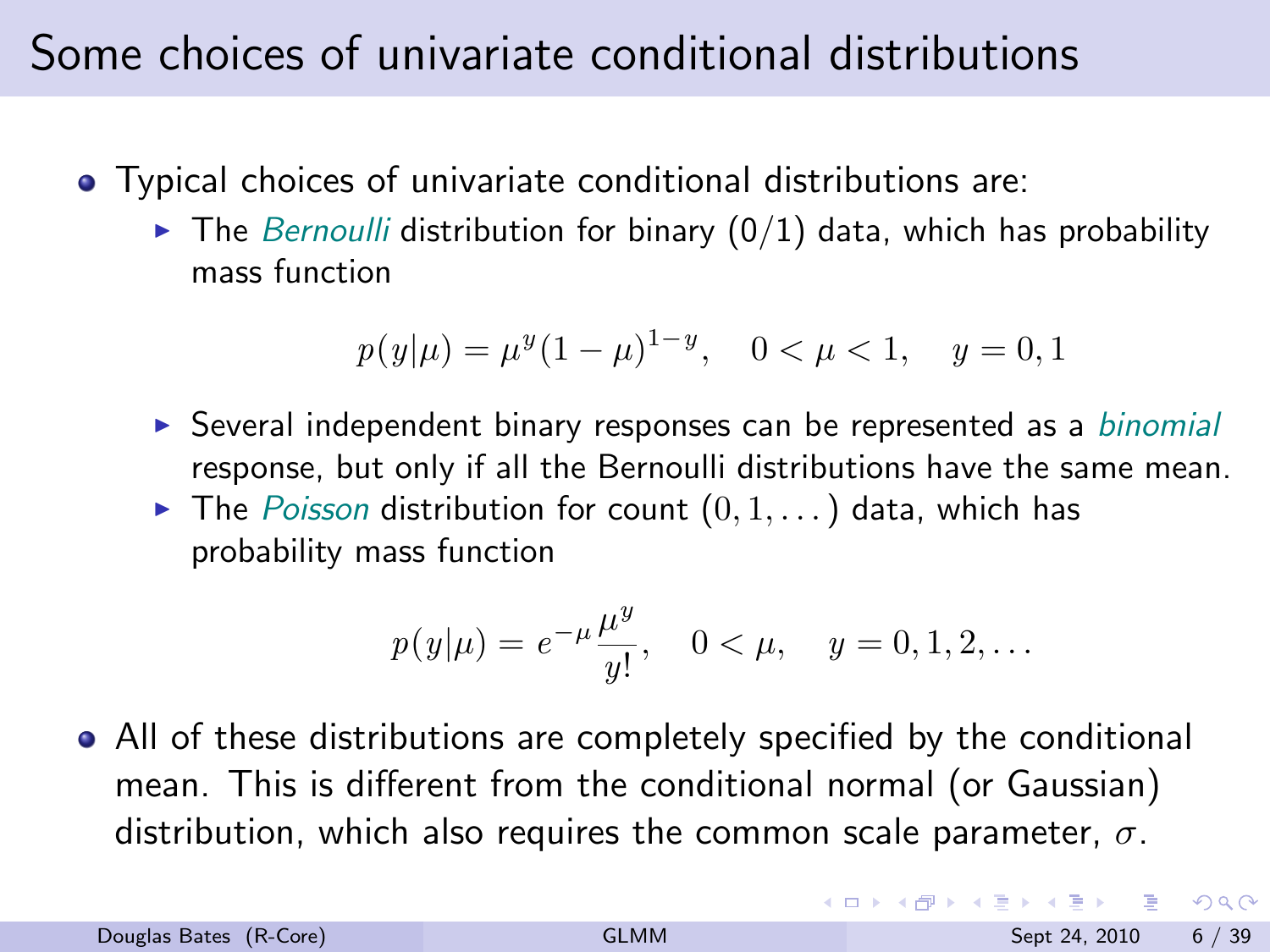# The link function, g

- When the univariate conditional distributions have constraints on  $\mu$ , such as  $0 < \mu < 1$  (Bernoulli) or  $0 < \mu$  (Poisson), we cannot define the conditional mean,  $\mu_{\mathcal{V}|\mathcal{U}}$ , to be equal to the linear predictor,  $X\beta + X\Lambda_{\theta} u$ , which is unbounded.
- $\bullet$  We choose an invertible, univariate *link function*,  $g$ , such that  $\eta = q(\mu)$  is unconstrained. The vector-valued link function, q, is defined by applying  $q$  component-wise.

$$
\eta = g(\mu)
$$
 where  $\eta_i = g(\mu_i), \quad i = 1, ..., n$ 

We require that  $g$  be invertible so that  $\mu=g^{-1}(\eta)$  is defined for  $-\infty < \eta < \infty$  and is in the appropriate range  $(0 < \mu < 1$  for the Bernoulli or  $0 < \mu$  for the Poisson). The vector-valued inverse link,  $\boldsymbol{g}^{-1}$ , is defined component-wise.

**KOD KOD KED KED E VAN**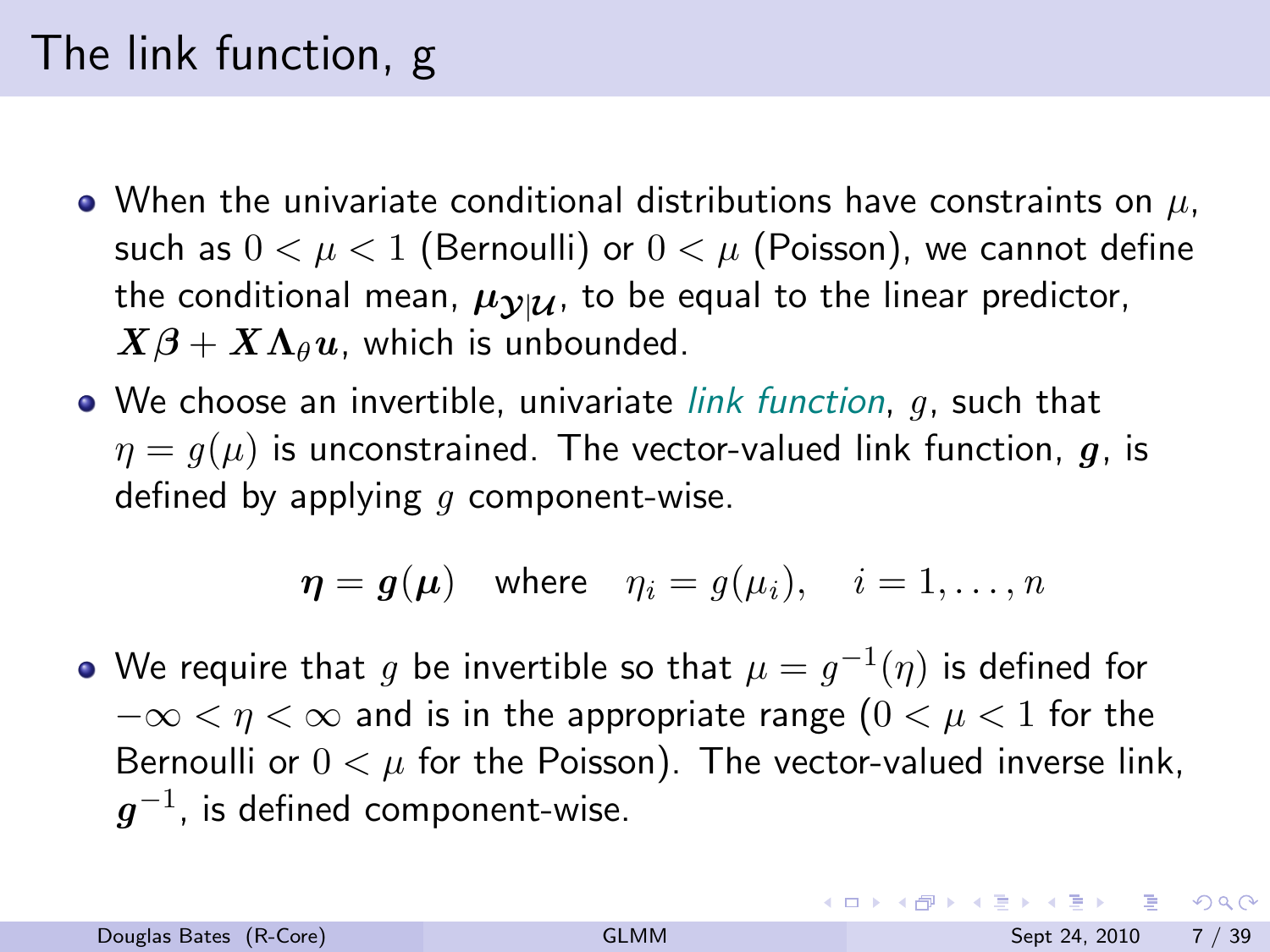# "Canonical" link functions

- $\bullet$  There are many choices of invertible scalar link functions, q, that we could use for a given set of constraints.
- For the Bernoulli and Poisson distributions, however, one link function arises naturally from the definition of the probability mass function. (The same is true for a few other, related but less frequently used, distributions, such as the gamma distribution.)
- To derive the canonical link, we consider the logarithm of the probability mass function (or, for continuous distributions, the probability density function).
- For distributions in this "exponential" family, the logarithm of the probability mass or density can be written as a sum of terms, some of which depend on the response,  $y$ , only and some of which depend on the mean,  $\mu$ , only. However, only one term depends on **both** y and  $\mu$ , and this term has the form  $y \cdot g(\mu)$ , where g is the canonical link.

 $QQ$ 

イロト イ押ト イヨト イヨト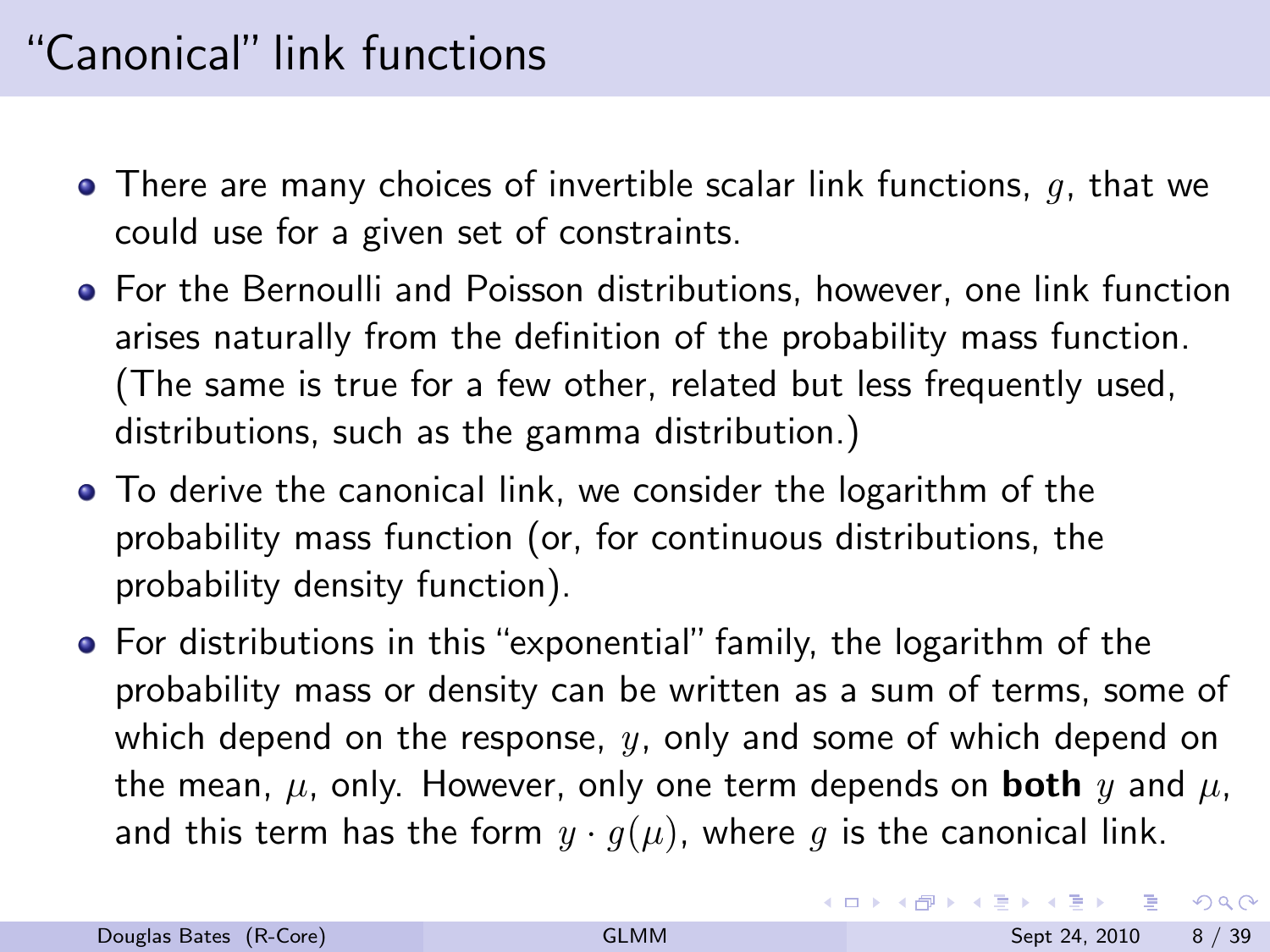### The canonical link for the Bernoulli distribution

• The logarithm of the probability mass function is

$$
\log(p(y|\mu)) = \log(1 - \mu) + y \log\left(\frac{\mu}{1 - \mu}\right), \ 0 < \mu < 1, \ y = 0, 1.
$$

• Thus, the canonical link function is the *logit* link

$$
\eta = g(\mu) = \log\left(\frac{\mu}{1-\mu}\right).
$$

- Because  $\mu = P[\mathcal{Y} = 1]$ , the quantity  $\mu/(1 \mu)$  is the odds ratio (in the range  $(0, \infty)$  and q is the logarithm of the odds ratio, sometimes called "log odds".
- The inverse link is

$$
\mu = g^{-1}(\eta) = \frac{e^{\eta}}{1 + e^{\eta}} = \frac{1}{1 + e^{-\eta}}
$$

æ. ഹാര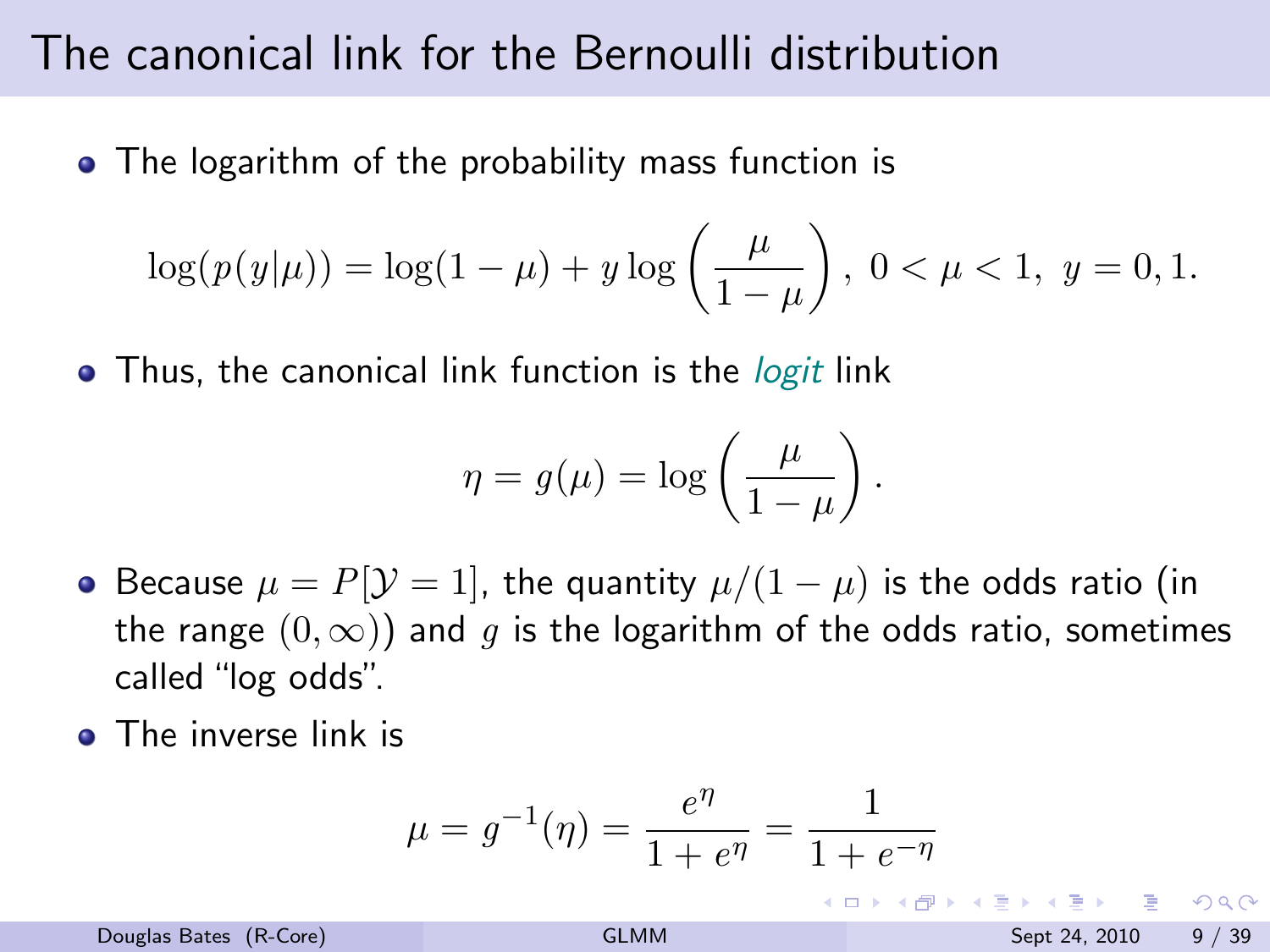# Plot of canonical link for the Bernoulli distribution

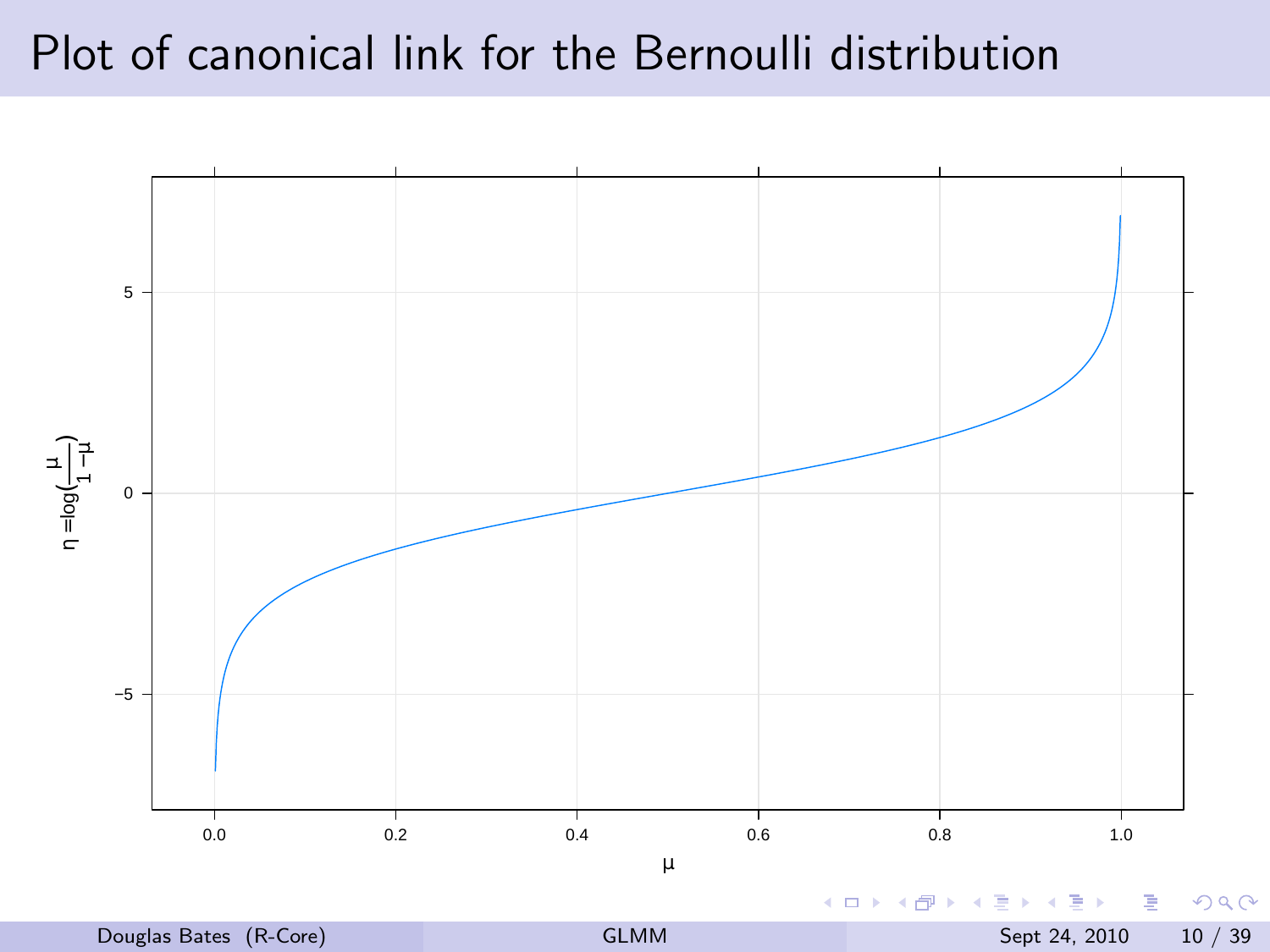# Plot of inverse canonical link for the Bernoulli distribution

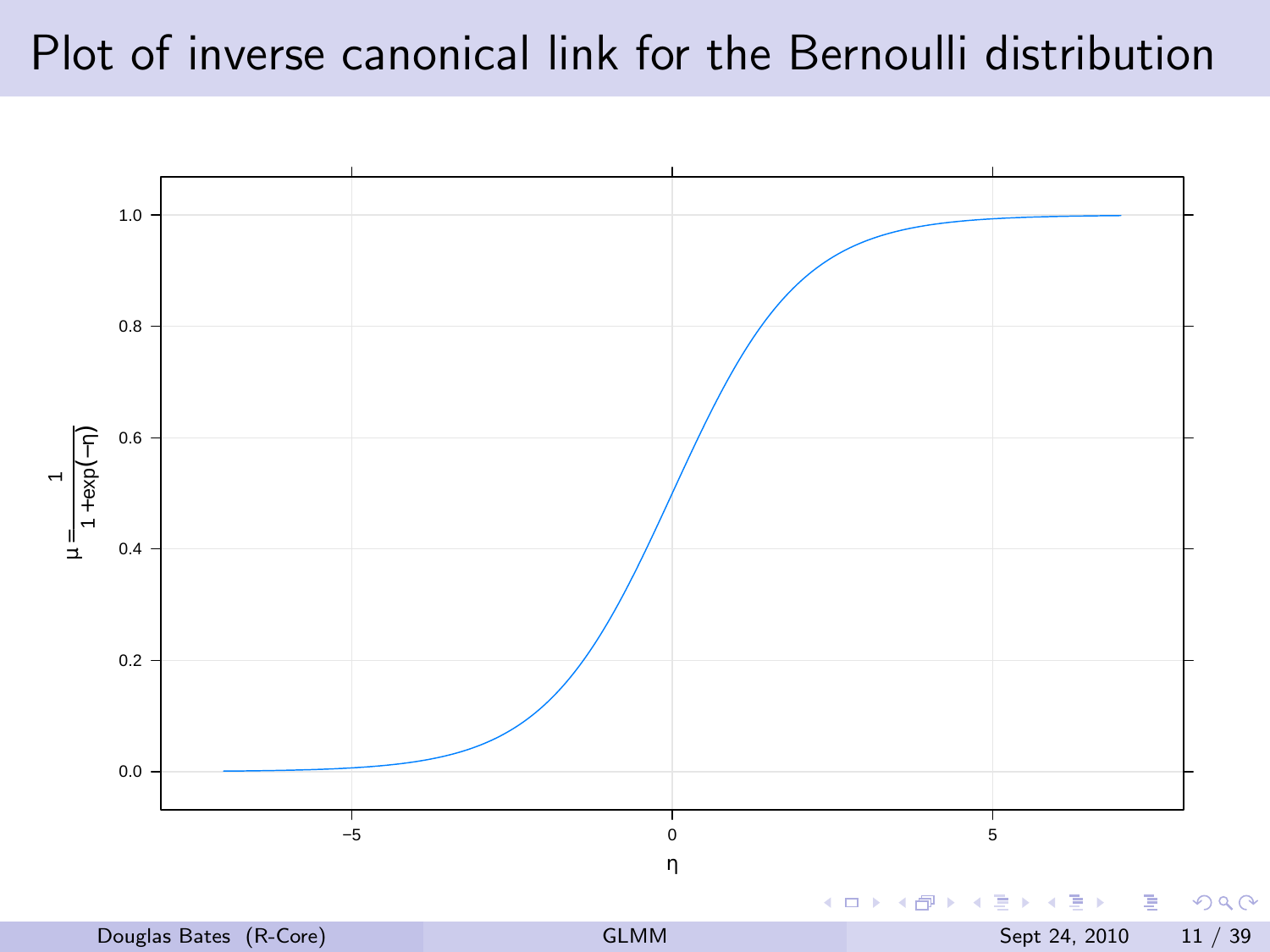• The logarithm of the probability mass is

$$
\log(p(y|\mu)) = \log(y!) - \mu + y \log(\mu)
$$

• Thus, the canonical link function for the Poisson is the *log* link

$$
\eta = g(\mu) = \log(\mu)
$$

• The inverse link is

$$
\mu = g^{-1}(\eta) = e^{\eta}
$$

 $QQQ$ 

**K ロ ト K 何 ト K ヨ ト K**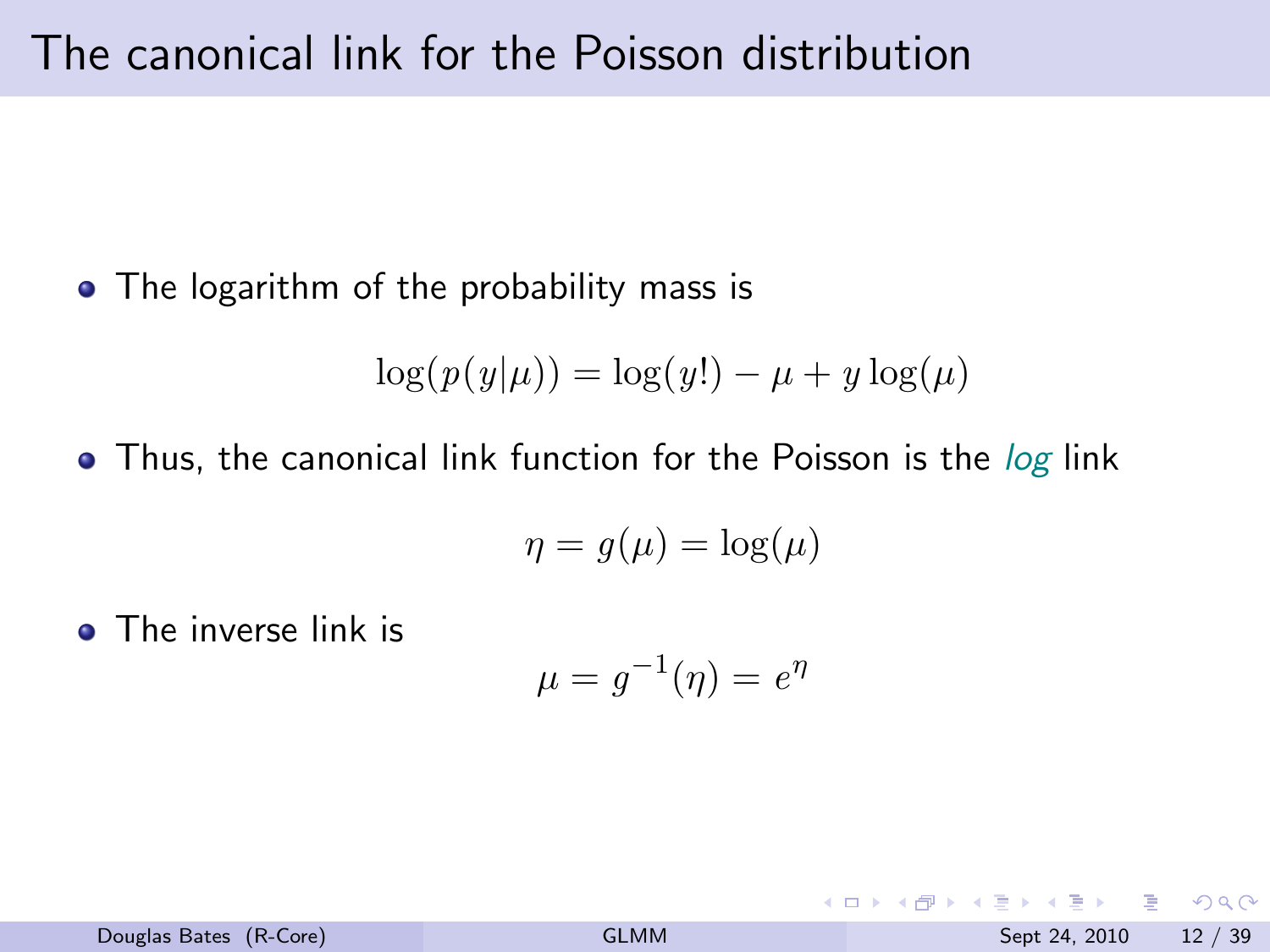#### The canonical link related to the variance

- For the canonical link function, the derivative of its inverse is the variance of the response.
- For the Bernoulli, the canonical link is the logit and the inverse link is  $\mu = g^{-1}(\eta) = 1/(1+e^{-\eta}).$  Then

$$
\frac{d\mu}{d\eta} = \frac{e^{-\eta}}{(1 + e^{-\eta})^2} = \frac{1}{1 + e^{-\eta}} \frac{e^{-\eta}}{1 + e^{-\eta}} = \mu(1 - \mu) = \text{Var}(\mathcal{Y})
$$

For the Poisson, the canonical link is the log and the inverse link is  $\mu = g^{-1}(\eta) = e^{\eta}$ . Then

$$
\frac{d\mu}{d\eta} = e^{\eta} = \mu = \text{Var}(\mathcal{Y})
$$

- 30 Douglas Bates (R-Core) [GLMM](#page-0-0) Sept 24, 2010 13 / 39

- വൈറ

イロト イ押ト イヨト イヨト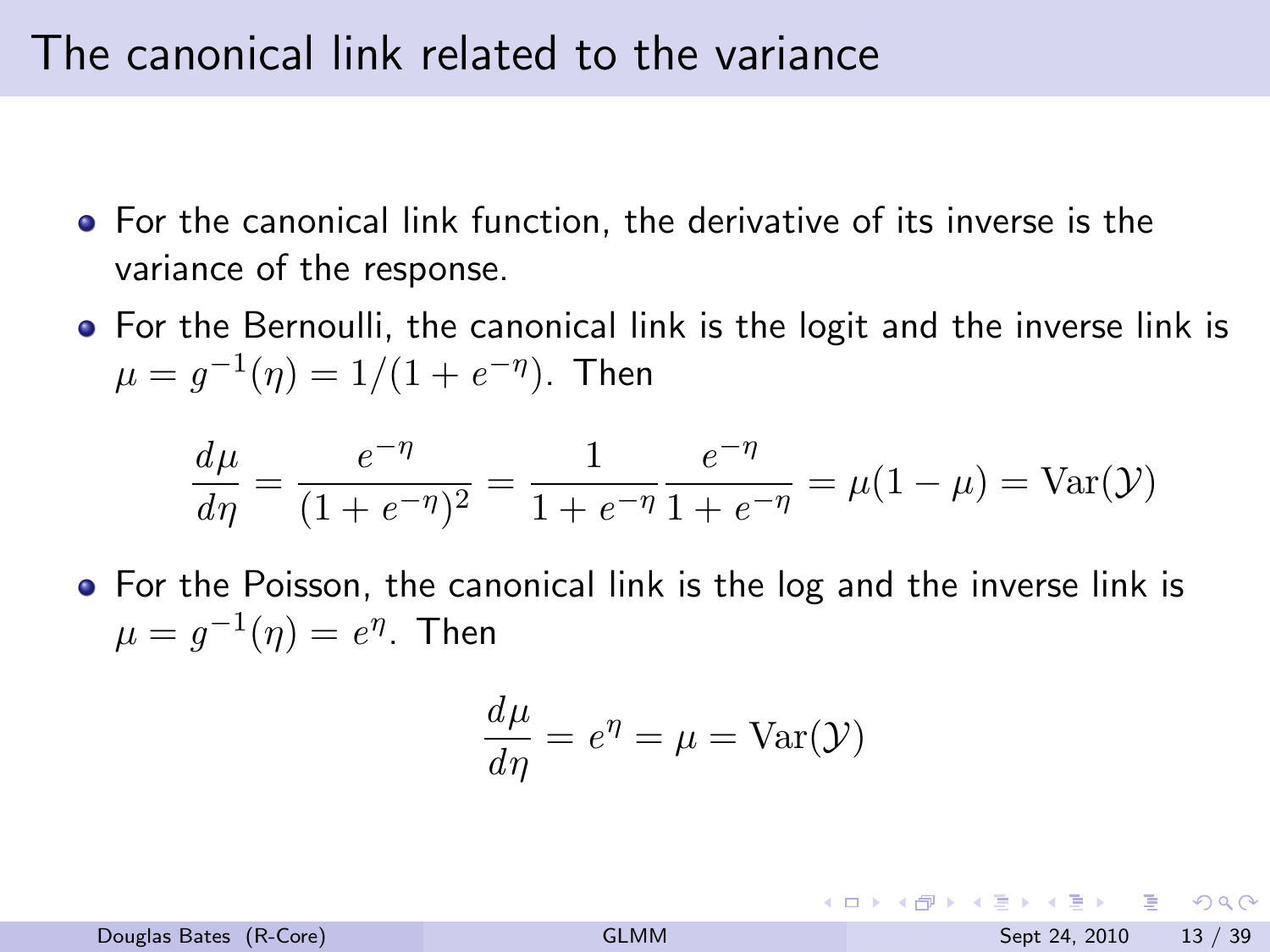# The unscaled conditional density of  $\mathcal{U}|\mathcal{Y}=y$

As in LMMs we evaluate the likelihood of the parameters, given the data, as

$$
L(\boldsymbol{\theta},\boldsymbol{\beta}|\boldsymbol{y})=\int_{\mathbb{R}^q}[\boldsymbol{\mathcal{Y}}|\boldsymbol{\mathcal{U}}](\boldsymbol{y}|\boldsymbol{u})\,[\boldsymbol{\mathcal{U}}](\boldsymbol{u})\ d\boldsymbol{u},
$$

• The product  $[\mathcal{Y}|\mathcal{U}](y|u)[\mathcal{U}](u)$  is the unscaled (or *unnormalized*) density of the conditional distribution  $\mathcal{U}|\mathcal{Y}$ .

The density  $[\boldsymbol{\mathcal{U}}](\boldsymbol{u})$  is a spherical Gaussian density  $\frac{1}{(2\pi)^{q/2}}e^{-\|\boldsymbol{u}\|^2/2}.$ 

- The expression  $[\mathcal{Y}|\mathcal{U}](y|u)$  is the value of a probability mass function or a probability density function, depending on whether  $\mathcal{Y}_i|\mathcal{\boldsymbol{U}}$  is discrete or continuous.
- The linear predictor is  $g(\mu_{\mathcal{V}|\mathcal{U}}) = \eta = X\beta + Z\Lambda_{\theta}u$ . Alternatively, we can write the conditional mean of  $\mathcal{Y}$ , given  $\mathcal{U}$ , as

$$
\boldsymbol{\mu}_{\boldsymbol{\mathcal{Y}}|\boldsymbol{\mathcal{U}}}(\boldsymbol{u}) = \boldsymbol{g}^{-1}\left(\boldsymbol{X}\boldsymbol{\beta} + \boldsymbol{Z}\boldsymbol{\Lambda}_\theta\boldsymbol{u}\right)
$$

**KOD KOD KED KED E VAN**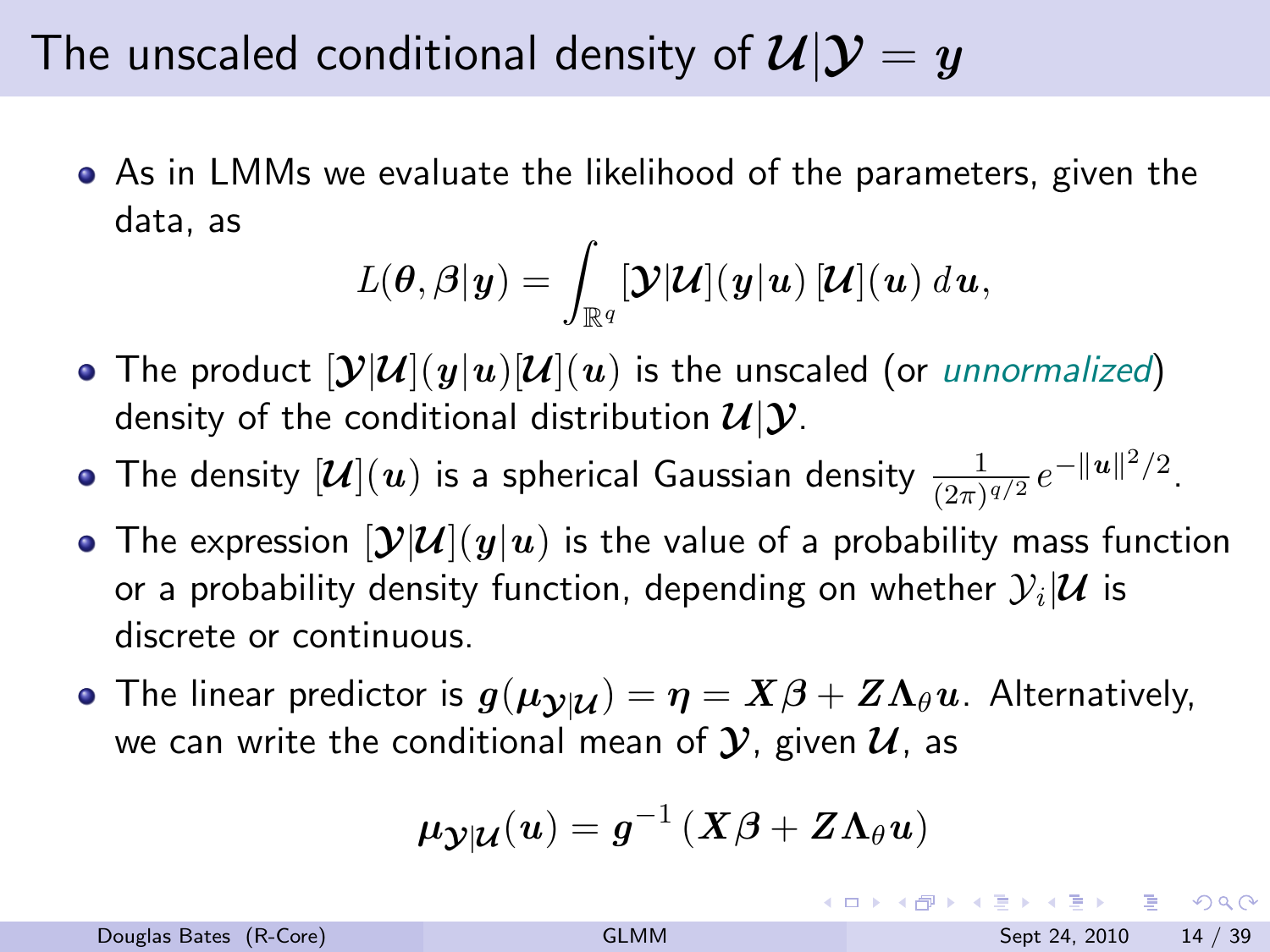# The conditional mode of  $\mathcal{U}|\mathcal{Y}=y$

• In general the likelihood,  $L(\theta, \beta | y)$  does not have a closed form. To approximate this value, we first determine the *conditional mode* 

$$
\tilde{\boldsymbol{u}}(\boldsymbol{y}|\boldsymbol{\theta},\boldsymbol{\beta})=\arg\max_{\boldsymbol{u}}[\boldsymbol{\mathcal{Y}}|\boldsymbol{\mathcal{U}}](\boldsymbol{y}|\boldsymbol{u})\,[\boldsymbol{\mathcal{U}}](\boldsymbol{u})
$$

using a quadratic approximation to the logarithm of the unscaled conditional density.

This optimization problem is (relatively) easy because the quadratic approximation to the logarithm of the unscaled conditional density can be written as a penalized, weighted residual sum of squares,

$$
\tilde{\boldsymbol{u}}(\boldsymbol{y}|\boldsymbol{\theta},\boldsymbol{\beta}) = \arg\min_{\boldsymbol{u}} \left\| \begin{bmatrix} \boldsymbol{W}^{1/2}(\boldsymbol{\mu}) \left(\boldsymbol{y} - \boldsymbol{\mu}_{\boldsymbol{\mathcal{Y}}|\boldsymbol{\mathcal{U}}}(\boldsymbol{u})\right) \\ -\boldsymbol{u} \end{bmatrix} \right\|^2
$$

where  $W(\mu)$  is the diagonal weights matrix. The weights are the inverses of the variances of the  $\mathcal{Y}_i.$ 

Douglas Bates (R-Core) and Sept 24, 2010 15 / 39

<span id="page-19-0"></span> $QQQ$ 

イロト イ部 トイヨ トイヨト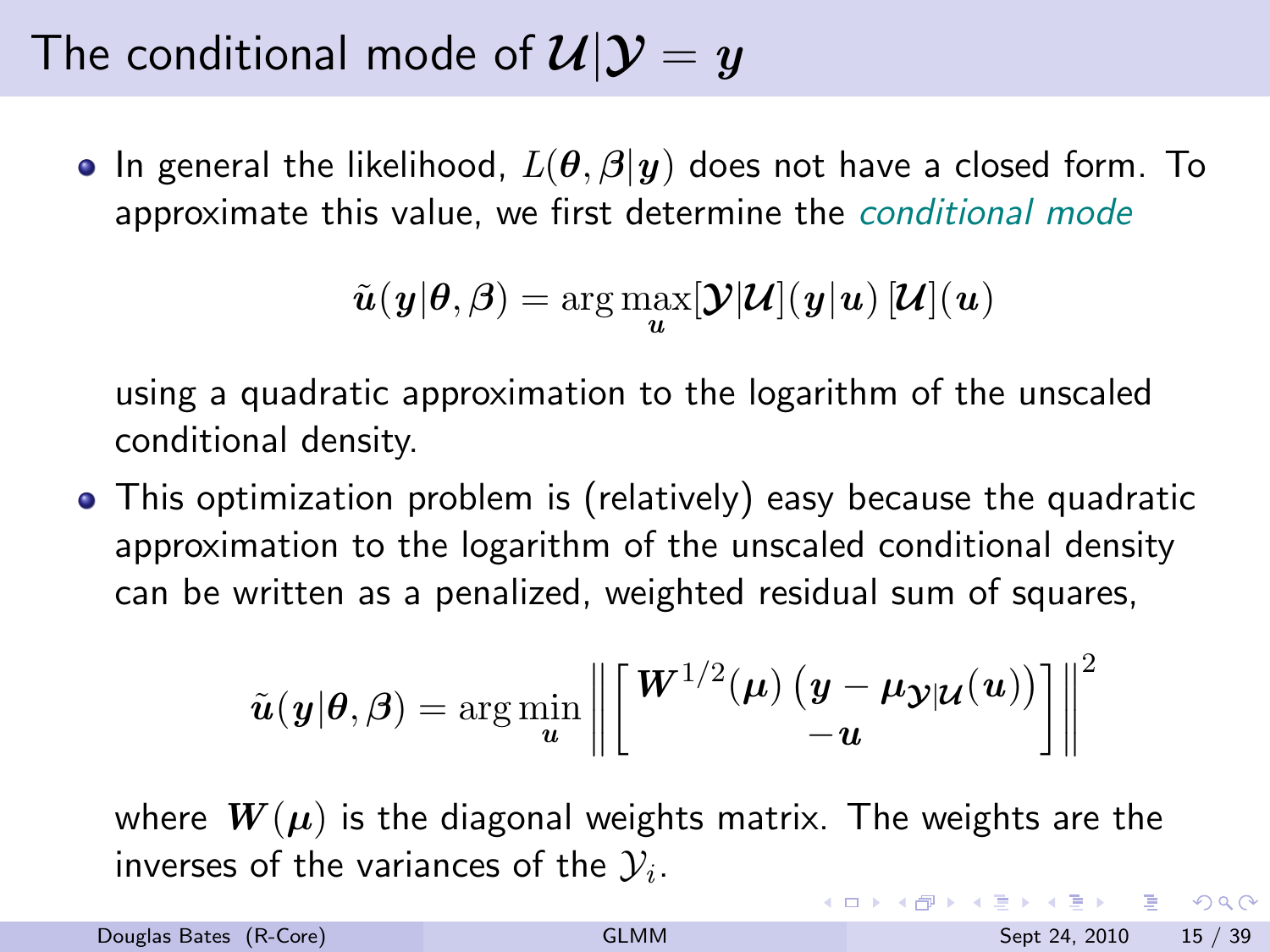# The PIRLS algorithm

- Parameter estimates for generalized linear models (without random effects) are usually determined by iteratively reweighted least squares (IRLS), an incredibly efficient algorithm. PIRLS is the penalized version. It is iteratively reweighted in the sense that parameter estimates are determined for a fixed weights matrix  $W$  then the weights are updated to the current estimates and the process repeated.
- **•** For fixed weights we solve

<span id="page-20-0"></span>
$$
\min_{\boldsymbol{u}} \left\|\left[\frac{\boldsymbol{W}^{1/2}\left(\boldsymbol{y}-\boldsymbol{\mu_{\mathcal{Y}|\mathcal{U}}}(\boldsymbol{u})\right)}{-\boldsymbol{u}}\right]\right\|^2
$$

as a nonlinear least squares problem with update,  $\delta_{u}$ , given by

$$
\boldsymbol{P}\left(\boldsymbol{\Lambda}_{\theta}^{\mathsf{T}}\boldsymbol{Z}^{\mathsf{T}}\boldsymbol{M}\boldsymbol{W}\boldsymbol{M}\boldsymbol{Z}\boldsymbol{\Lambda}_{\theta}+\boldsymbol{I}_{q}\right)\boldsymbol{P}^{\mathsf{T}}\boldsymbol{\delta}_{\boldsymbol{u}}=\boldsymbol{\Lambda}_{\theta}^{\mathsf{T}}\boldsymbol{Z}^{\mathsf{T}}\boldsymbol{M}\boldsymbol{W}(\boldsymbol{y}-\boldsymbol{\mu})-\boldsymbol{u}
$$

where  $\mathbf{M} = d\mathbf{\mu}/d\mathbf{\eta}$  is the (diagonal) Jacobian matrix. Recall that for the canonical link,  $\boldsymbol{M} = \mathsf{Var}(\boldsymbol{\mathcal{Y}}|\boldsymbol{\mathcal{U}}) = |\boldsymbol{W}^{-1}.$  $\boldsymbol{M} = \mathsf{Var}(\boldsymbol{\mathcal{Y}}|\boldsymbol{\mathcal{U}}) = |\boldsymbol{W}^{-1}.$  $QQQ$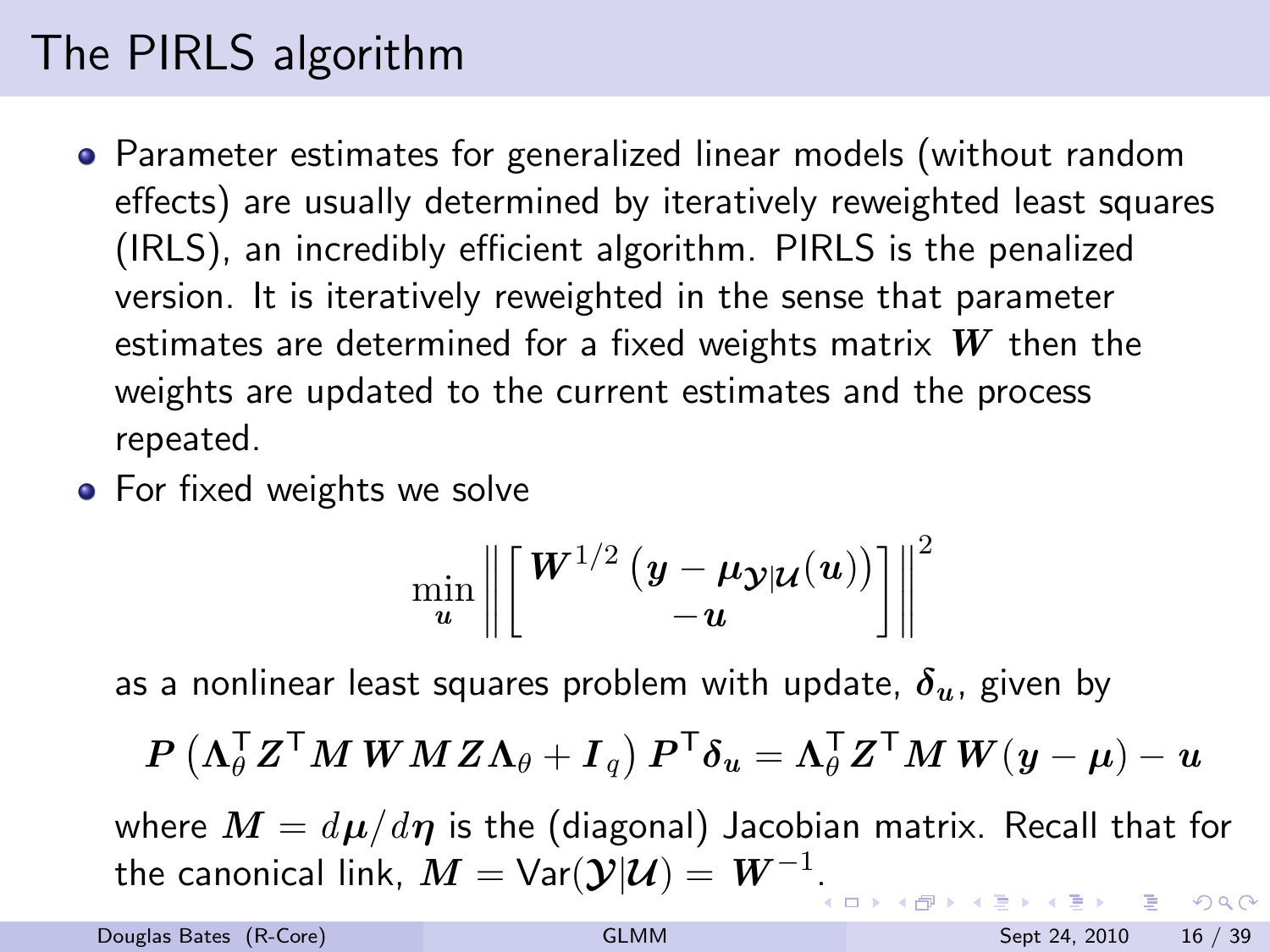#### The Laplace approximation to the deviance

 $\bullet$  At convergence, the sparse Cholesky factor,  $L$ , used to evaluate the update is

$$
\boldsymbol{L}\boldsymbol{L}^{\mathsf{T}}=\boldsymbol{P}\left(\boldsymbol{\Lambda}_{\theta}^{\mathsf{T}}\boldsymbol{Z}^{\mathsf{T}}\boldsymbol{M}\,\boldsymbol{W}\,\boldsymbol{M}\,\boldsymbol{Z}\boldsymbol{\Lambda}_{\theta}+\boldsymbol{I}_{\,q}\right)\boldsymbol{P}^{\mathsf{T}}
$$

or

$$
\boldsymbol{L}\boldsymbol{L}^{\mathsf{T}}=\boldsymbol{P}\left(\boldsymbol{\Lambda}_{\theta}^{\mathsf{T}}\boldsymbol{Z}^{\mathsf{T}}\boldsymbol{M}\boldsymbol{Z}\boldsymbol{\Lambda}_{\theta}+\boldsymbol{I}_{q}\right)\boldsymbol{P}^{\mathsf{T}}
$$

if we are using the canonical link.

- The integrand of the likelihood is approximately a constant times the density of the  $\mathcal{N}(\tilde{\bm{u}},\bm{L}\bm{L}^{\mathsf{T}})$  distribution.
- On the deviance scale (negative twice the log-likelihood) this corresponds to

$$
d(\boldsymbol{\beta},\boldsymbol{\theta}|\boldsymbol{y})=d_g(\boldsymbol{y},\boldsymbol{\mu}(\tilde{\boldsymbol{u}}))+\|\tilde{\boldsymbol{u}}\|^2+\log(|\boldsymbol{L}|^2)
$$

where  $d_q(\mathbf{y}, \boldsymbol{\mu}(\tilde{\boldsymbol{u}}))$  $d_q(\mathbf{y}, \boldsymbol{\mu}(\tilde{\boldsymbol{u}}))$  $d_q(\mathbf{y}, \boldsymbol{\mu}(\tilde{\boldsymbol{u}}))$  $d_q(\mathbf{y}, \boldsymbol{\mu}(\tilde{\boldsymbol{u}}))$  $d_q(\mathbf{y}, \boldsymbol{\mu}(\tilde{\boldsymbol{u}}))$  is the GLM devi[an](#page-22-0)ce for y and  $\boldsymbol{\mu}$ [.](#page-9-0)

<span id="page-21-0"></span> $QQQ$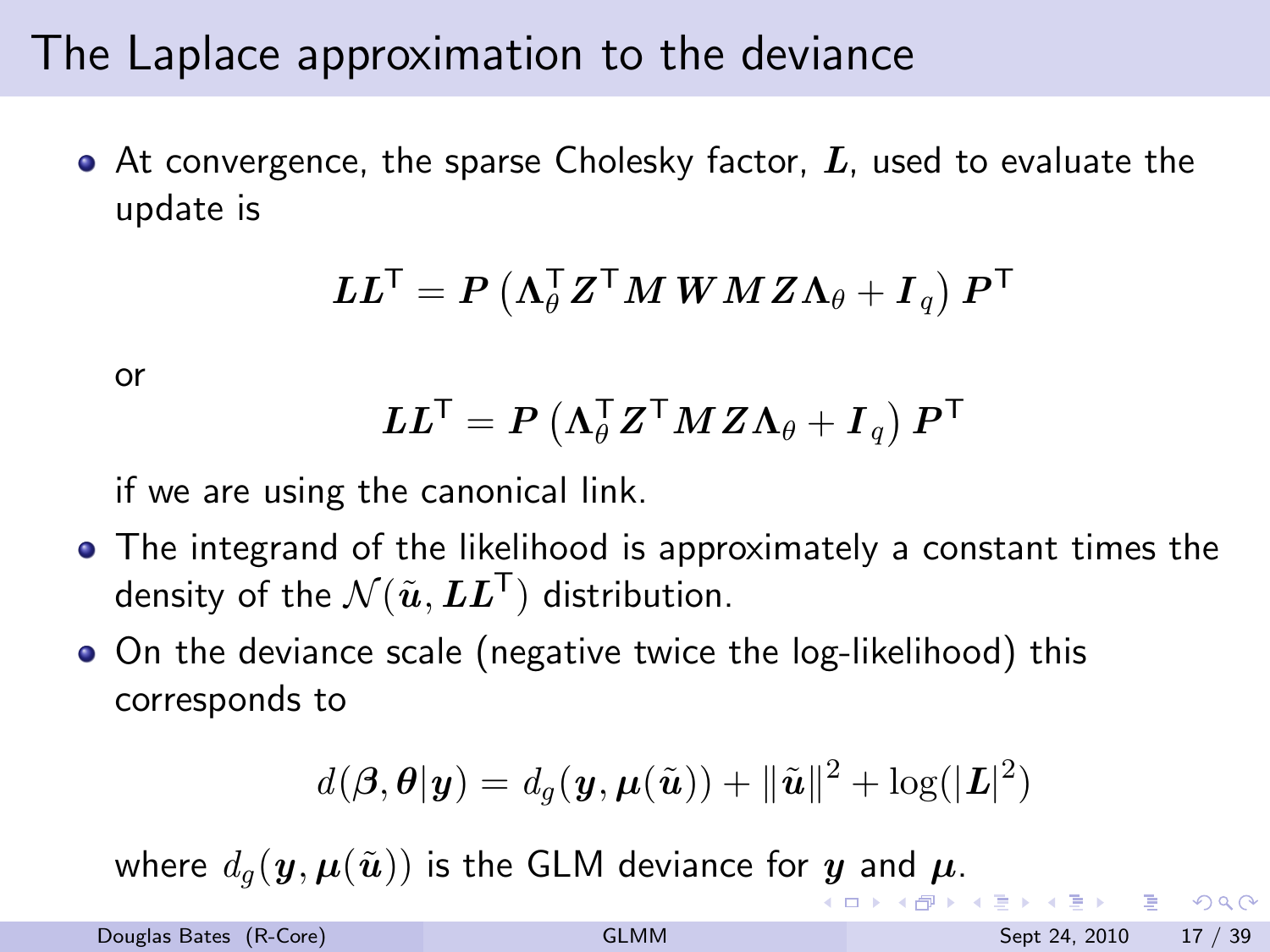- $\bullet$  Notice that this deviance depends on the fixed-effects parameters,  $\beta$ , as well as the variance-component parameters,  $\theta$ . This is because  $\log(|\bm{L}|^2)$  depends on  $\bm{\mu}_{\bm{\mathcal{Y}}|\bm{\mathcal{U}}}$  and, hence, on  $\bm{\beta}.$  For LMMs  $\log(|\bm{L}|^2)$ depends only on  $\theta$ .
- It is likely that modifying the PIRLS algorithm to optimize simultaneously on  $u$  and  $\beta$  would result in a value that is very close to the deviance profiled over  $\beta$ .
- Another approach is adaptive Gauss-Hermite quadrature (AGQ). This has a similar structure to the Laplace approximation but is based on more evaluations of the unscaled conditional density near the conditional modes. It is only appropriate for models in which the random effects are associated with only one grouping factor

<span id="page-22-0"></span> $QQQ$ 

 $\left\{ \begin{array}{ccc} 1 & 0 & 0 \\ 0 & 1 & 0 \end{array} \right.$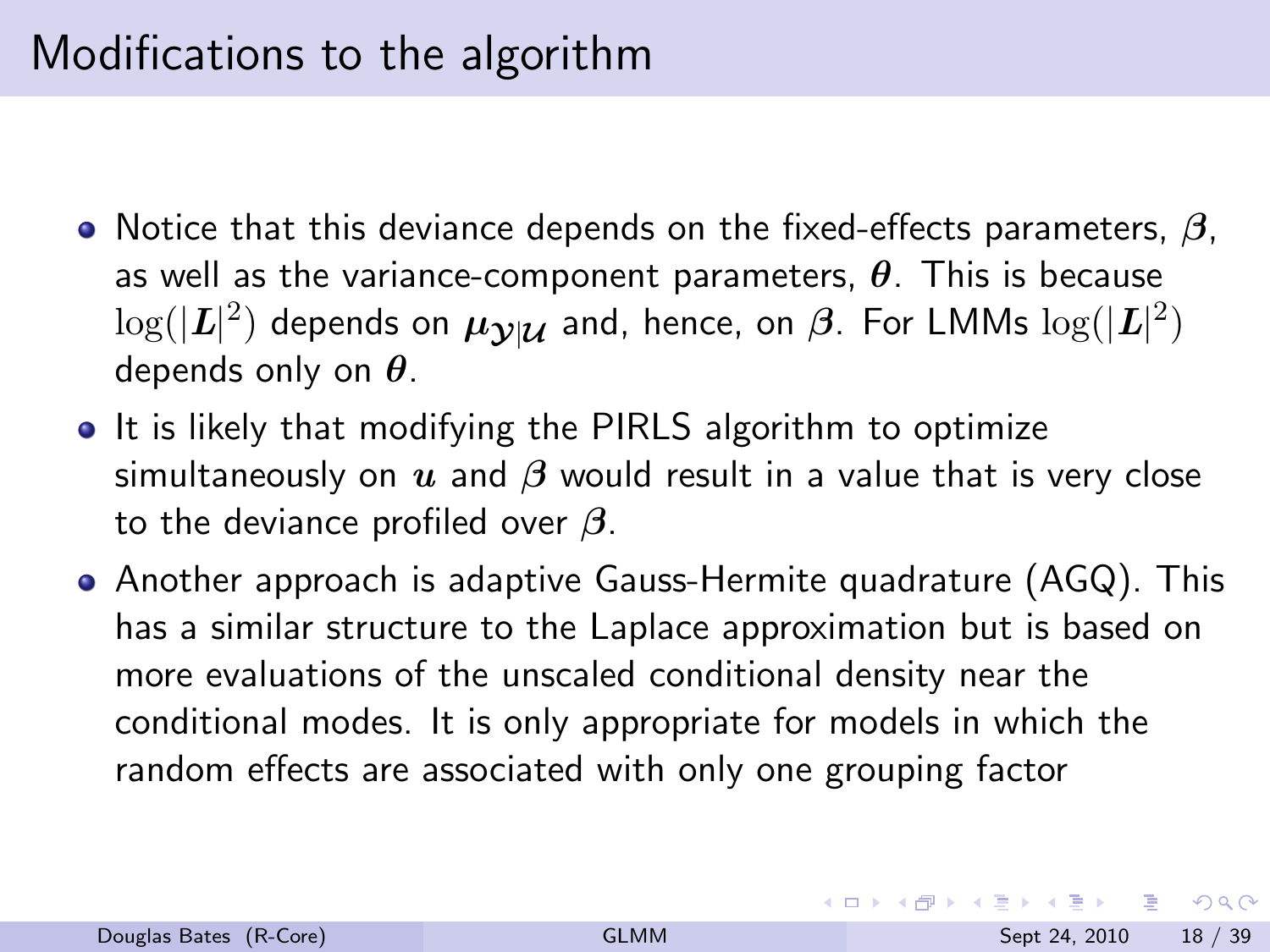- One of the data sets in the "mlmRev" package, derived from data files available on the multilevel modelling web site, is from a fertility survey of women in Bangladesh.
- One of the (binary) responses recorded is whether or not the woman currently uses artificial contraception.
- Covariates included the woman's age (on a centered scale), the number of live children she had, whether she lived in an urban or rural setting, and the district in which she lived.
- Instead of plotting such data as points, we use the  $0/1$  response to generate scatterplot smoother curves versus age for the different groups.

<span id="page-23-0"></span> $\equiv$   $\cap$   $\alpha$ 

イロト イ押ト イヨト イヨト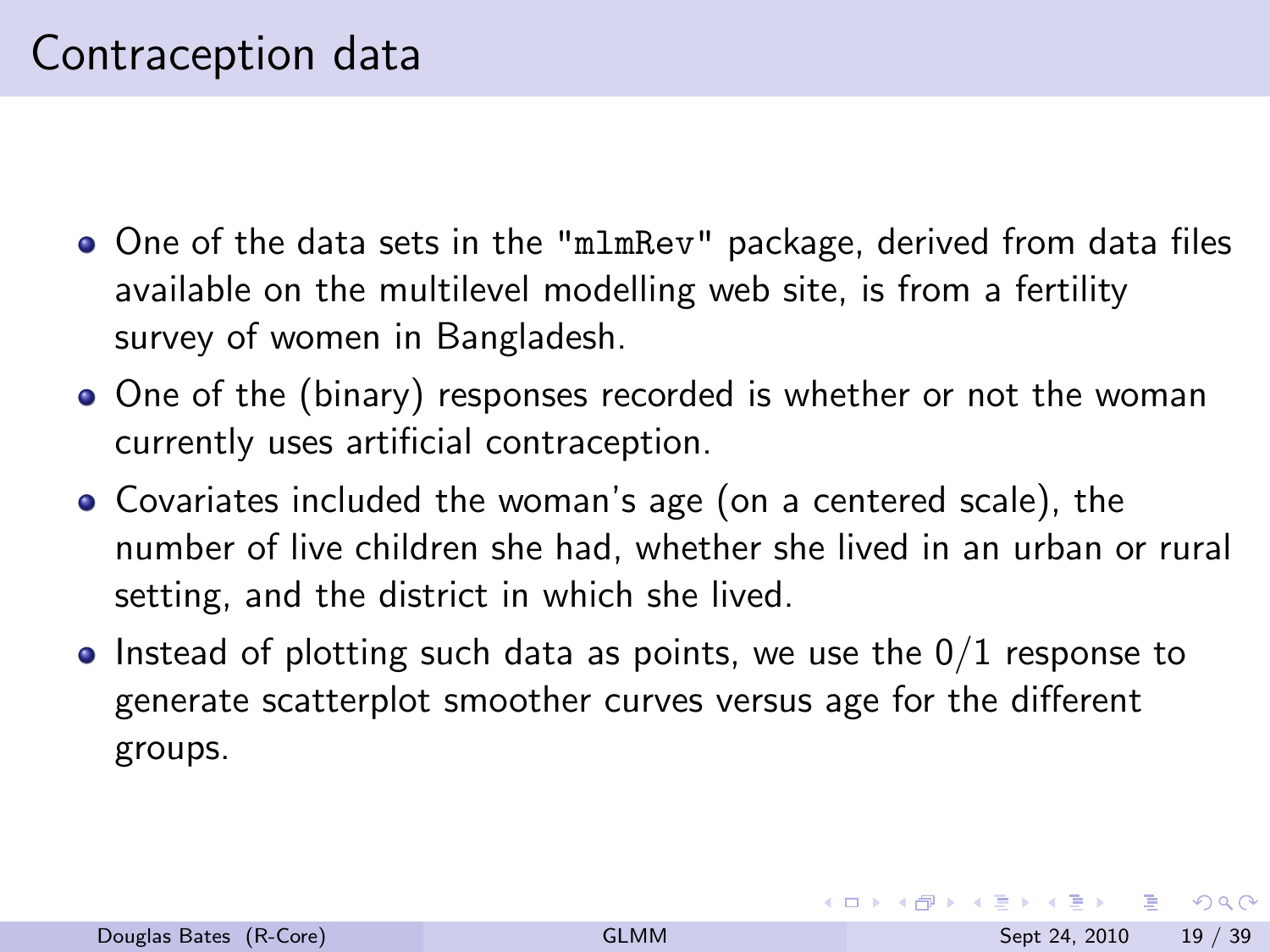### Contraception use versus age by urban and livch

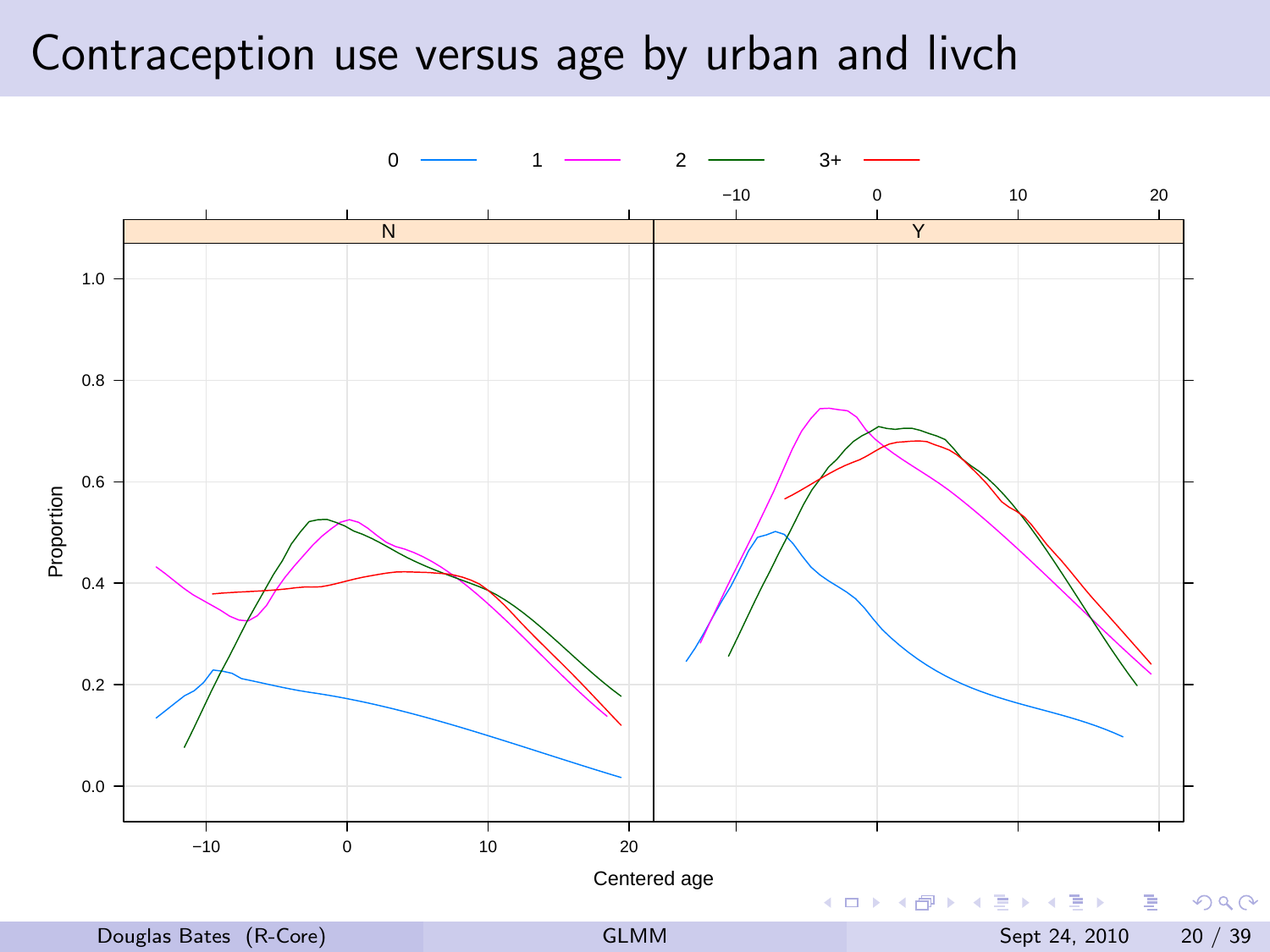# Comments on the data plot

- These observational data are unbalanced (some districts have only 2) observations, some have nearly 120). They are not longitudinal (no "time" variable).
- Binary responses have low per-observation information content (exactly one bit per observation). Districts with few observations will not contribute strongly to estimates of random effects.
- Within-district plots will be too imprecise so we only examine the global effects in plots.
- The comparisons on the multilevel modelling site are for fits of a model that is linear in age, which is clearly inappropriate.
- The form of the curves suggests at least a quadratic in age.
- The urban versus rural differences may be additive.
- $\bullet$  It appears that the livch factor could be dichotomized into "0" versus "1 or more".

G.

 $QQQ$ 

イロト イ押ト イヨト イヨト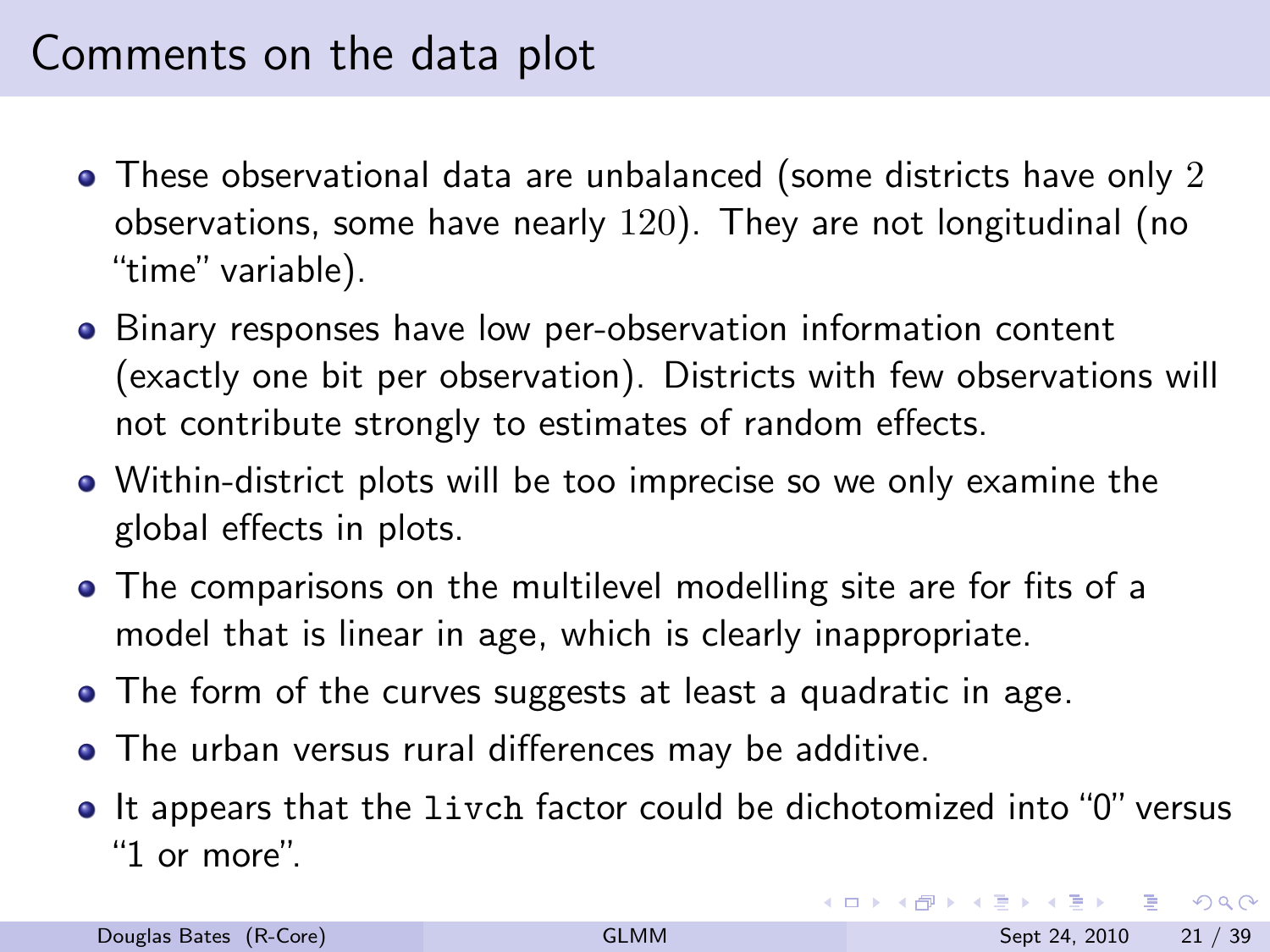# Preliminary model using Laplacian approximation

```
Generalized linear mixed model fit by maximum likelihood ['merMod']
Family: binomial
Formula: use \tilde{ } age + I(age\hat{ }2) + urban + livch + (1 | district)
  Data: Contraception
     AIC BIC logLik deviance
2388.774 2433.313 -1186.387 2372.774
Random effects:
Groups Name Variance Std.Dev.
district (Intercept) 0.2253 0.4747
Number of obs: 1934, groups: district, 60
```
#### Fixed effects:

|                         |             | Estimate Std. Error z value |          |
|-------------------------|-------------|-----------------------------|----------|
| $(Intercept) -1.019342$ |             | 0.174010                    | $-5.858$ |
| age                     | 0.003516    | 0.009212                    | 0.382    |
| I(age <sup>2</sup> )    | $-0.004487$ | 0.000723                    | $-6.205$ |
| urbanY                  | 0.684625    | 0.119691                    | 5.720    |
| livch1                  | 0.801901    | 0.161899                    | 4.953    |
| livch <sub>2</sub>      | 0.901037    | 0.184801                    | 4.876    |
| livch3+                 | 0.899413    | 0.185435                    | 4.850    |

**KED KARD KED KED A BA YOUR**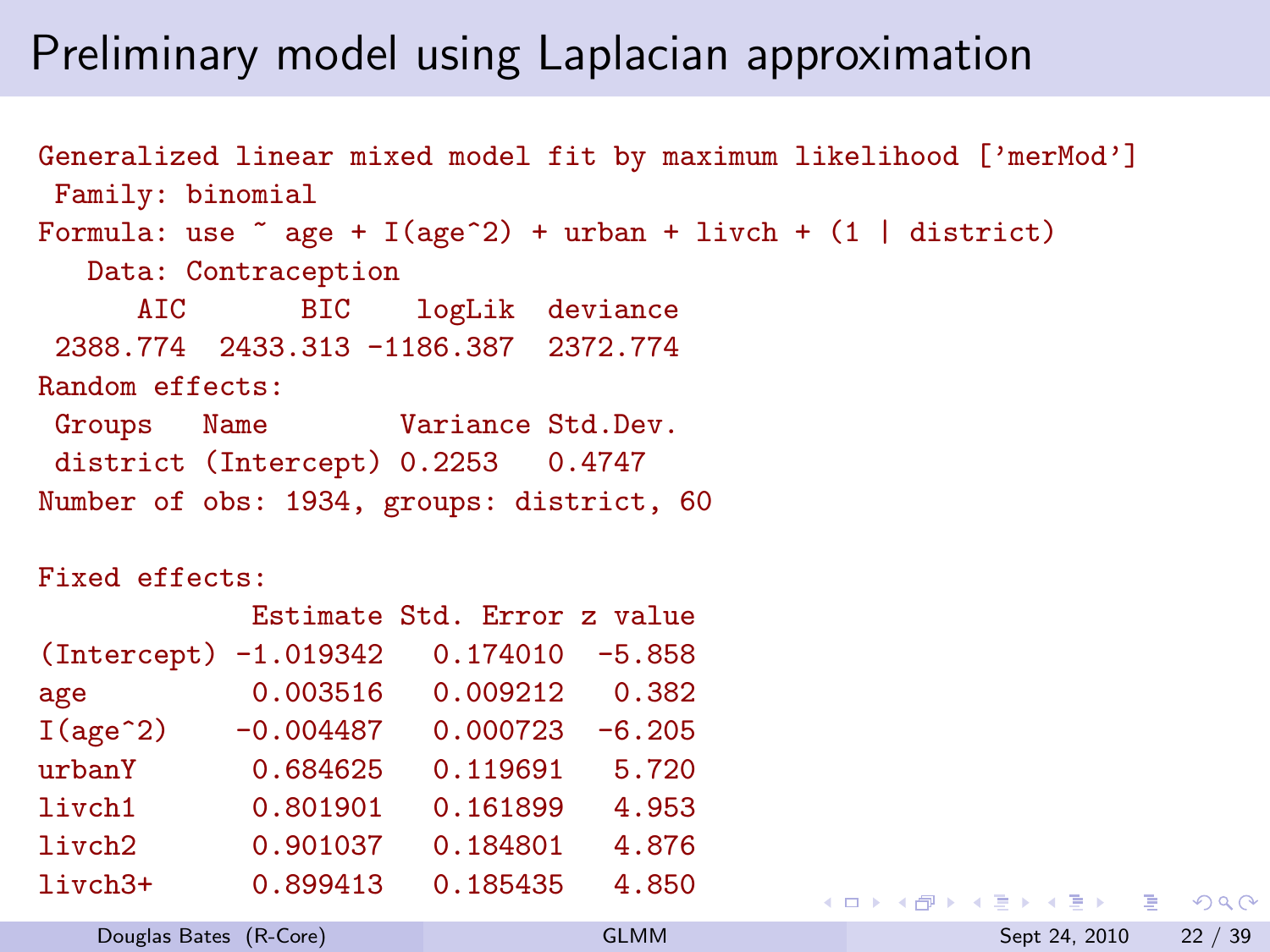- This model was fit using the Laplacian approximation to the deviance.
- There is a highly significant quadratic term in age.
- The linear term in age is not significant but we retain it because the age scale has been centered at an arbitrary value (which, unfortunately, is not provided with the data).
- The urban factor is highly significant (as indicated by the plot).
- Levels of livch greater than 0 are significantly different from 0 but may not be different from each other.

 $\Omega$ 

イロト イ押ト イヨト イヨト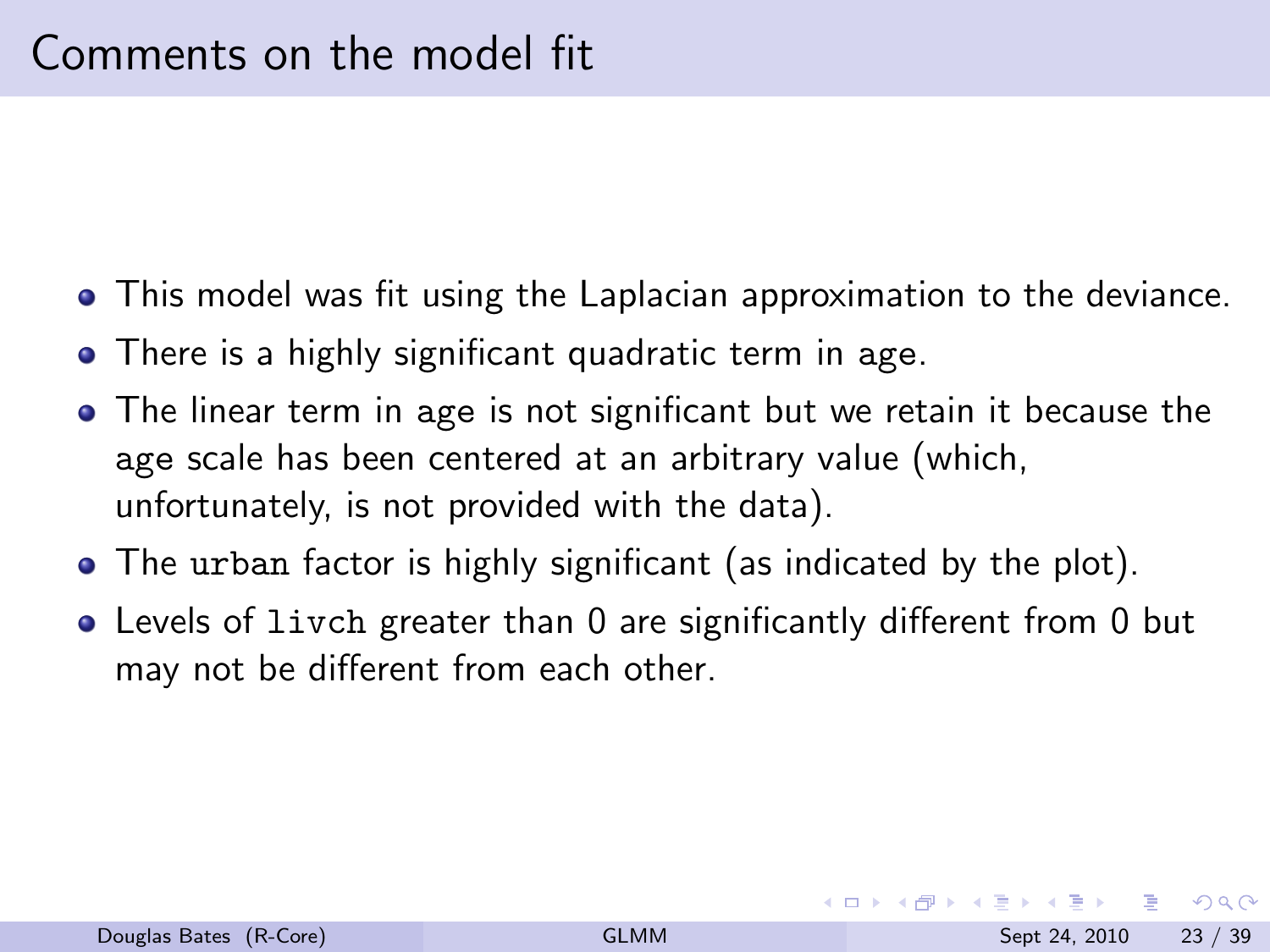### Reduced model with dichotomized livch

```
Generalized linear mixed model fit by maximum likelihood ['merMod']
Family: binomial
Formula: use \tilde{ } age + I(age\hat{ }2) + urban + ch + (1 | district)
  Data: Contraception
     AIC BIC logLik deviance
2385.231 2418.635 -1186.615 2373.231
Random effects:
Groups Name Variance Std.Dev.
district (Intercept) 0.2242 0.4734
Number of obs: 1934, groups: district, 60
```
#### Fixed effects:

|                                         | Estimate Std. Error z value     |       |
|-----------------------------------------|---------------------------------|-------|
| (Intercept) -0.9913326 0.1675636 -5.916 |                                 |       |
| age                                     | 0.0061720 0.0078273 0.789       |       |
| I(age <sup>2</sup> )                    | $-0.0045584$ 0.0007142 $-6.382$ |       |
| urbanY                                  | 0.6804429 0.1194818             | 5.695 |
| chY                                     | 0.8462275 0.1470584             | 5.754 |

<span id="page-28-0"></span>**KED KARD KED KED A BA YOUR**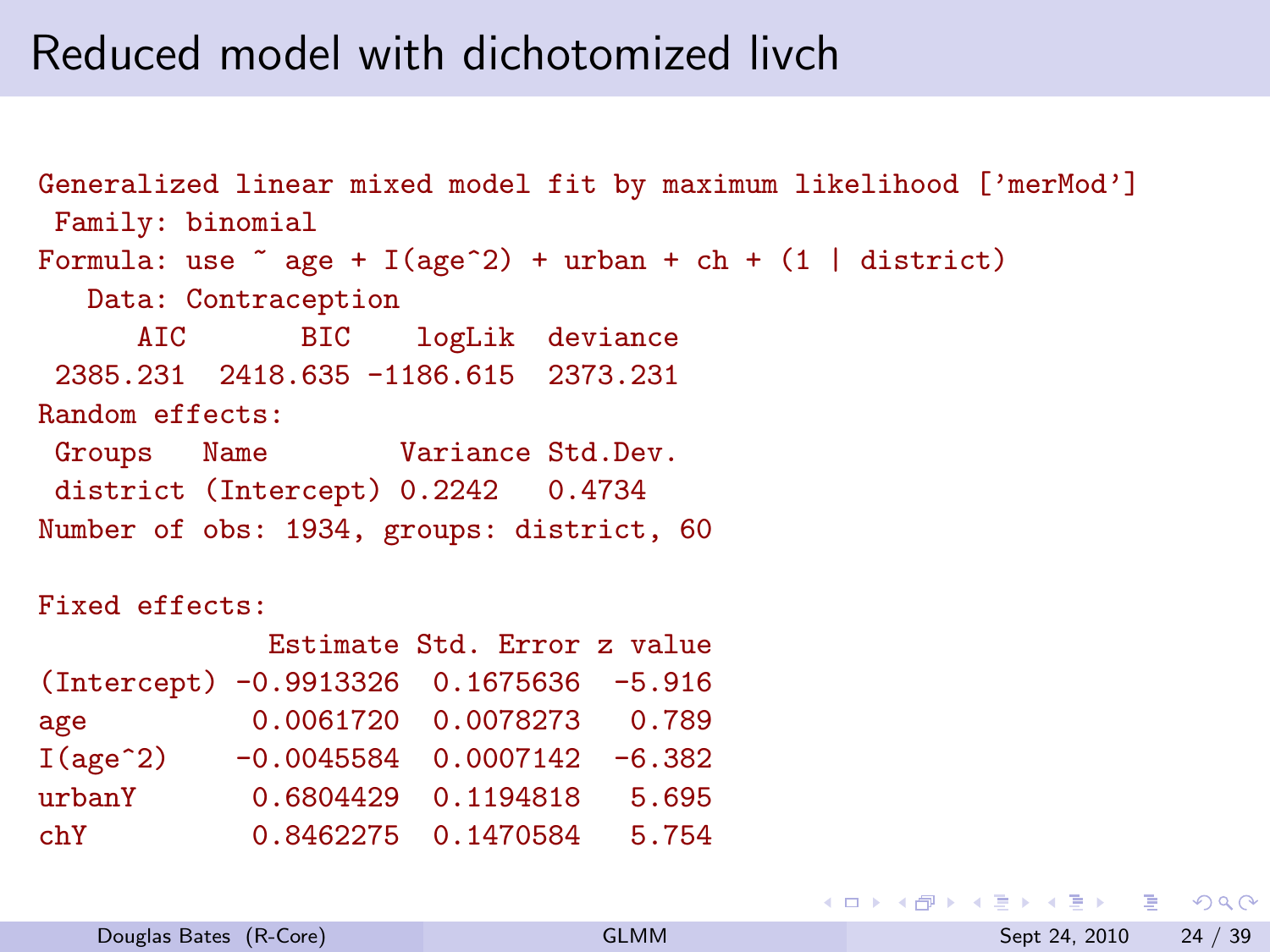# Comparing the model fits

A likelihood ratio test can be used to compare these nested models.

```
> anova ( cm2 , cm1 )
```

```
Data: Contraception
Models:
cm2: use \tilde{ } age + I(age\tilde{ }2) + urban + ch + (1 | district)
cm1: use \degree age + I(age\degree2) + urban + livch + (1 | district)
   Df AIC BIC logLik deviance Chisq Chi Df Pr(>Chisq)
cm2 6 2385.2 2418.6 -1186.6 2373.2
cm1 8 2388.8 2433.3 -1186.4 2372.8 0.4567 2 0.7958
```
- The large p-value indicates that we would not reject cm2 in favor of cm1 hence we prefer the more parsimonious cm2.
- The plot of the scatterplot smoothers according to live children or none indicates that there may be a difference in the age pattern between these two groups.

**KOD KOD KED KED DAR**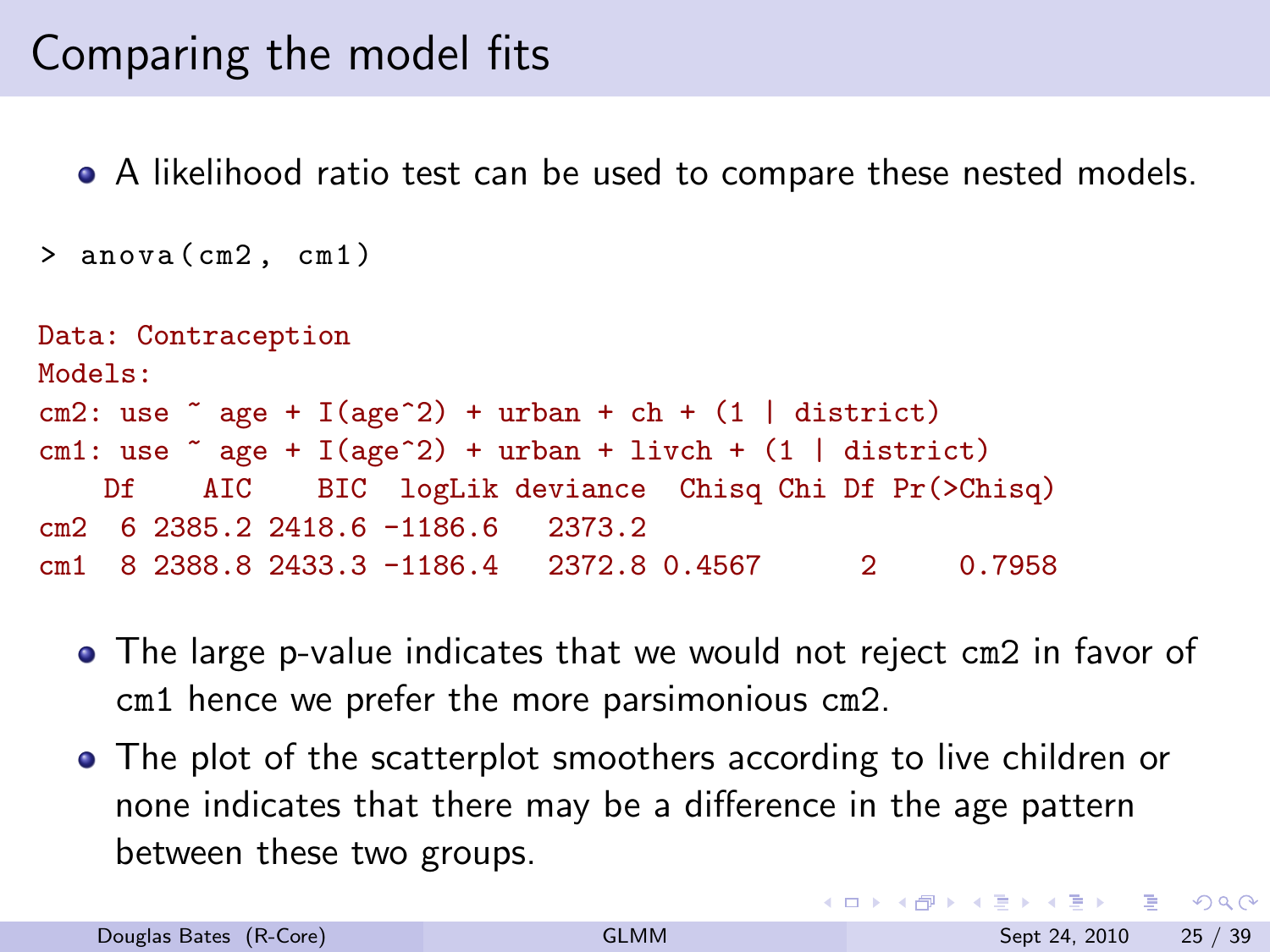### Contraception use versus age by urban and ch

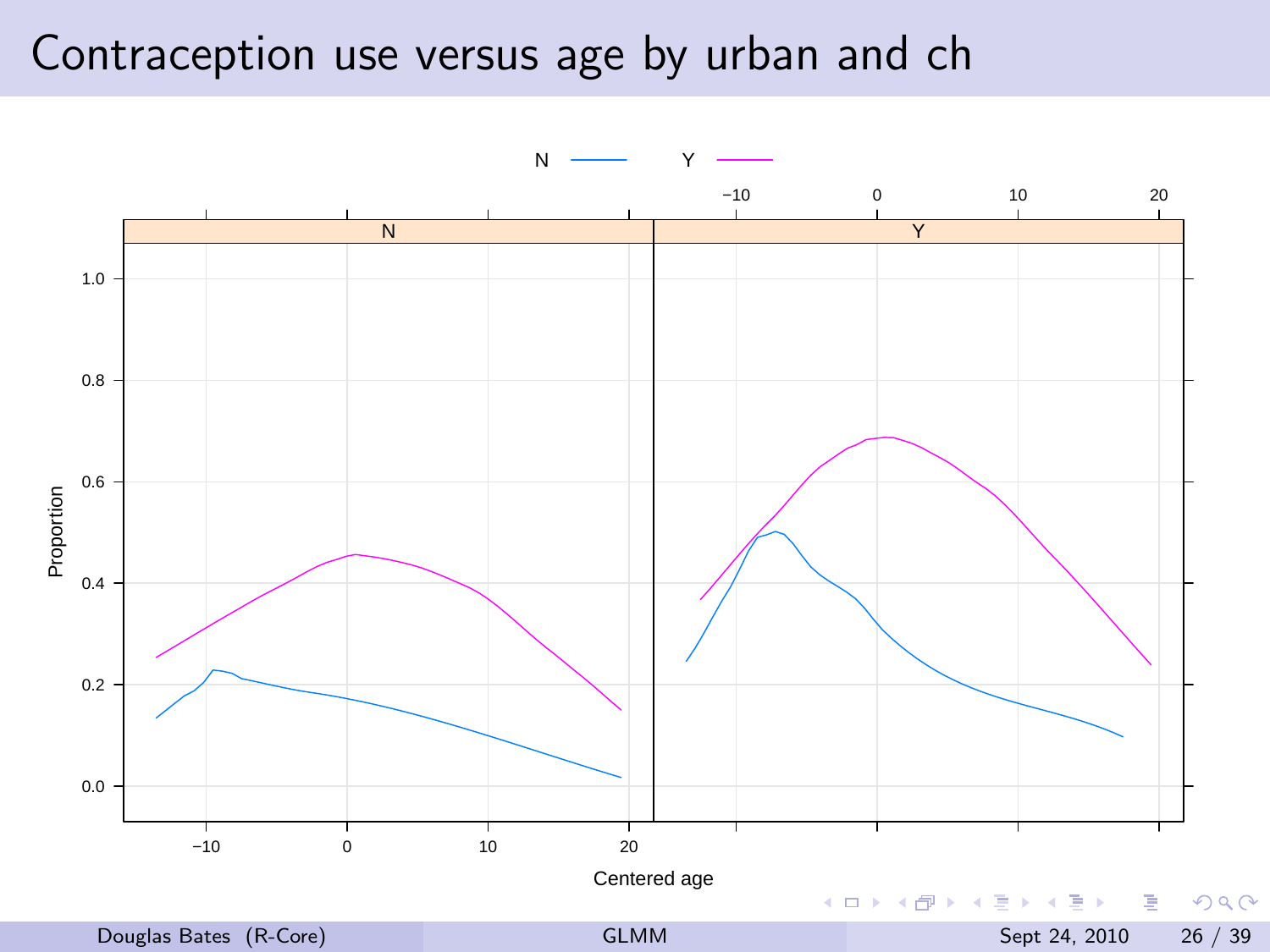#### Allowing age pattern to vary with ch

Generalized linear mixed model fit by maximum likelihood ['merMod'] Family: binomial Formula: use  $\tilde{ }$  age  $*$  ch + I(age $\tilde{ }$ 2) + urban + (1 | district) Data: Contraception AIC BIC logLik deviance 2379.227 2418.198 -1182.613 2365.227 Random effects: Groups Name Variance Std.Dev. district (Intercept) 0.2225 0.4717 Number of obs: 1934, groups: district, 60

Fixed effects:

|                       |             | Estimate Std. Error z value |          |
|-----------------------|-------------|-----------------------------|----------|
| (Intercept) -1.304583 |             | $0.213473 - 6.111$          |          |
| age                   | $-0.046526$ | $0.021701 - 2.144$          |          |
| chY                   | 1.190985    | 0.205945                    | 5.783    |
| I(age <sup>2</sup> )  | $-0.005660$ | 0.000833                    | $-6.795$ |
| urbanY                | 0.700970    | 0.120055                    | 5.839    |
| age:chY               | 0.067224    | 0.025293                    | 2.658    |

**KED KARD KED KED A BA YOUR**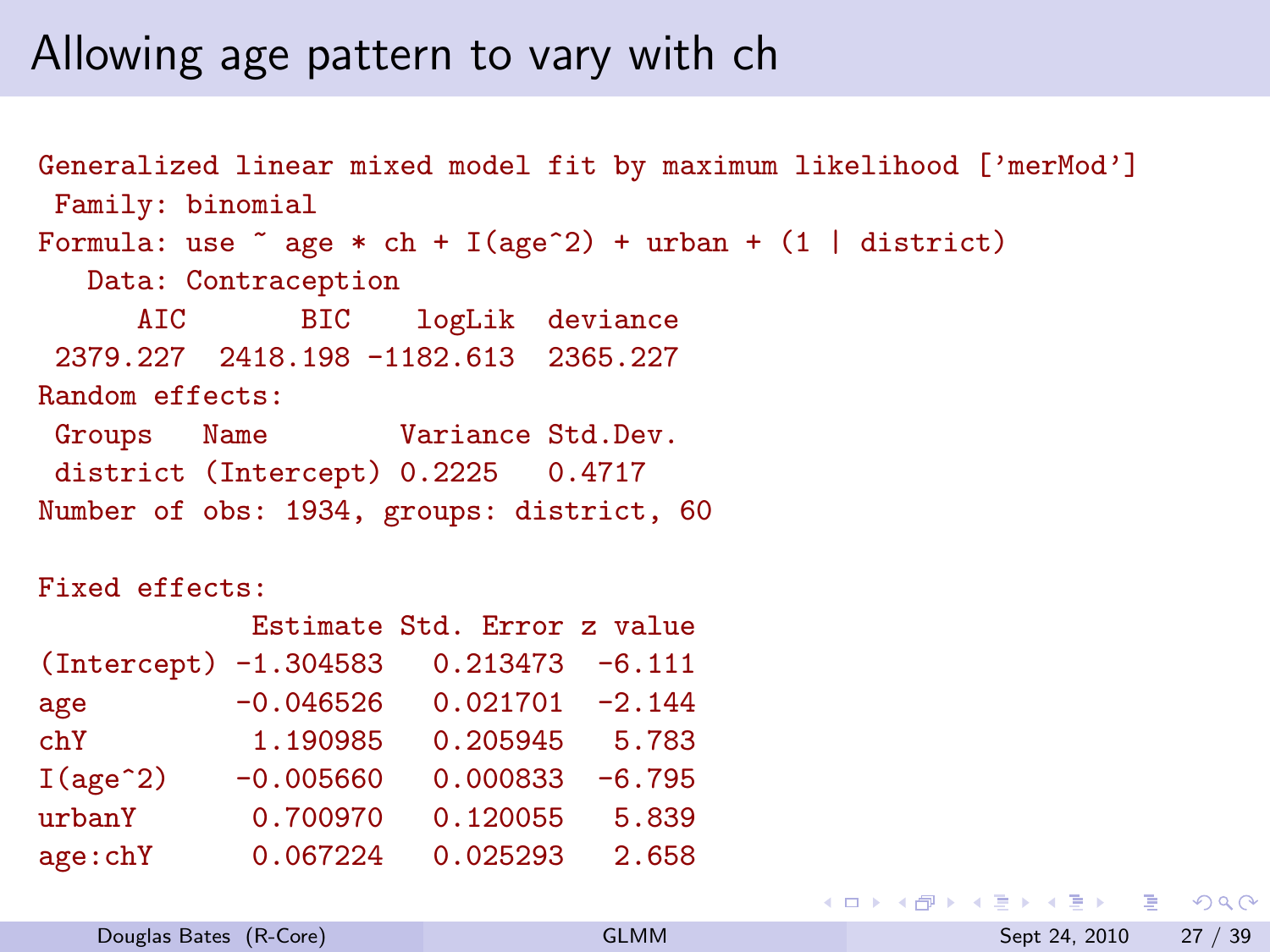#### Prediction intervals on the random effects

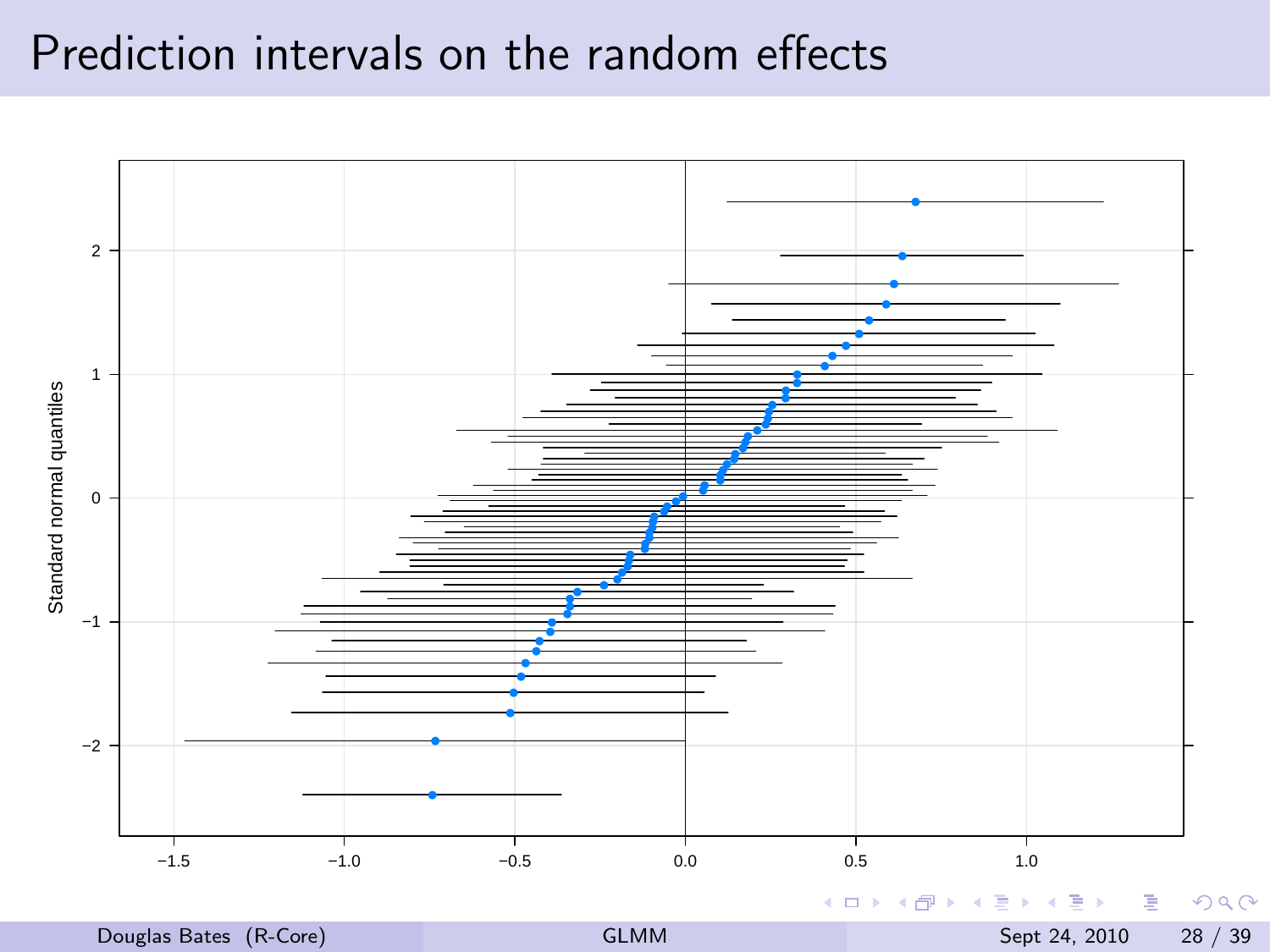We may want to consider allowing a random effect for urban/rural by district. This is complicated by the fact the many districts only have rural women in the study

|                                                       | district |  |  |  |  |  |  |                                                   |  |
|-------------------------------------------------------|----------|--|--|--|--|--|--|---------------------------------------------------|--|
| $n$ rban                                              |          |  |  |  |  |  |  | 1 2 3 4 5 6 7 8 9 10 11 12 13 14 15 16            |  |
|                                                       |          |  |  |  |  |  |  | N 54 20 0 19 37 58 18 35 20 13 21 23 16 17 14 18  |  |
|                                                       |          |  |  |  |  |  |  | Y 63 0 2 11 2 7 0 2 3 0 0 6 8 101 8 2             |  |
|                                                       | district |  |  |  |  |  |  |                                                   |  |
| urban 17 18 19 20 21 22 23 24 25 26 27 28 29 30 31 32 |          |  |  |  |  |  |  |                                                   |  |
|                                                       |          |  |  |  |  |  |  | N 24 33 22 15 10 20 15 14 49 13 39 45 25 45 27 24 |  |

◂**◻▸ ◂◚▸** 

 $QQ$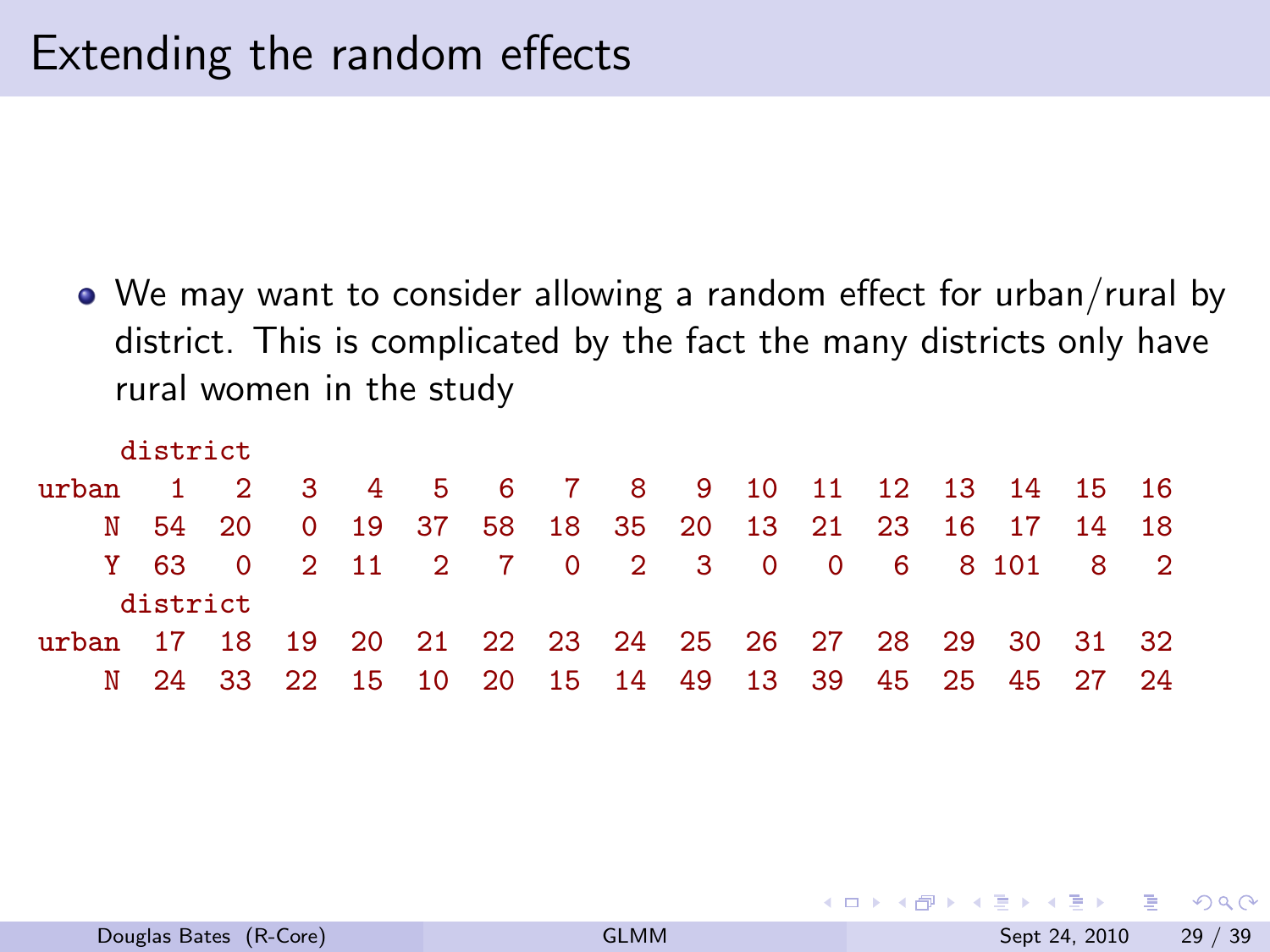### Including a random effect for urban by district

```
Generalized linear mixed model fit by maximum likelihood ['merMod']
Family: binomial
Formula: use \tilde{ } age * ch + I(age\hat{ }2) + urban + (urban | district)
  Data: Contraception
     AIC BIC logLik deviance
2371.636 2421.742 -1176.818 2353.636
Random effects:
Groups Name Variance Std.Dev. Corr
district (Intercept) 0.3772 0.6142
         urbanY 0.5271 0.7260 -0.794
Number of obs: 1934, groups: district, 60
```

```
Fixed effects:
```

|                       |             | Estimate Std. Error z value |          |
|-----------------------|-------------|-----------------------------|----------|
| (Intercept) -1.308648 |             | $0.221297 - 5.914$          |          |
| age                   | $-0.045071$ | $0.021729 - 2.074$          |          |
| chY                   | 1.182726    | 0.206610                    | 5.724    |
| I(age <sup>2</sup> )  | $-0.005509$ | 0.000839                    | $-6.567$ |
| urbanY                | 0.766746    | 0.159863                    | 4.796    |
| age:chY               | 0.064845    | 0.025348                    | 2.558    |

 $\Box$  Douglas Dates:  $(N$ -Core $)$ 

**KED KARD KED KED A BA YOUR**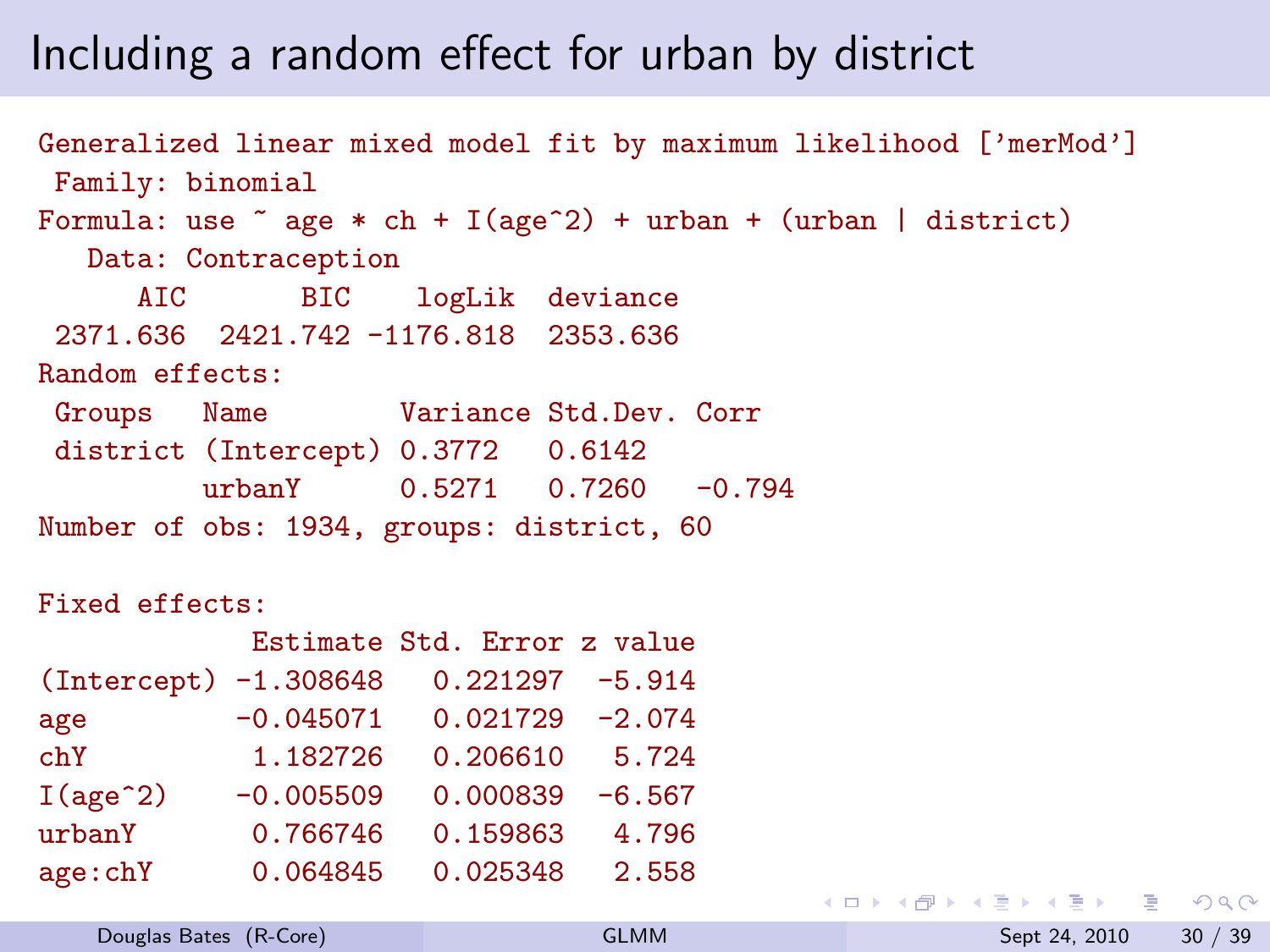# Significance of the additional random effect

```
> anova ( cm4 , cm3 )
```

```
Data: Contraception
Models:
cm3: use \tilde{ } age * ch + I(age\hat{ }2) + urban + (1 | district)
cm4: use \tilde{ } age * ch + I(age\hat{ }2) + urban + (urban | district)
   Df AIC BIC logLik deviance Chisq Chi Df Pr(>Chisq)
cm3 7 2379.2 2418.2 -1182.6 2365.2
cm4 9 2371.6 2421.7 -1176.8 2353.6 11.591 2 0.003042
```
- The additional random effect is highly significant in this test.
- Most of the prediction intervals still overlap zero.
- A scatterplot of the random effects shows several random effects vectors falling along a straight line. These are the districts with all rural women or all urban women.

**KOD KOD KED KED DAR**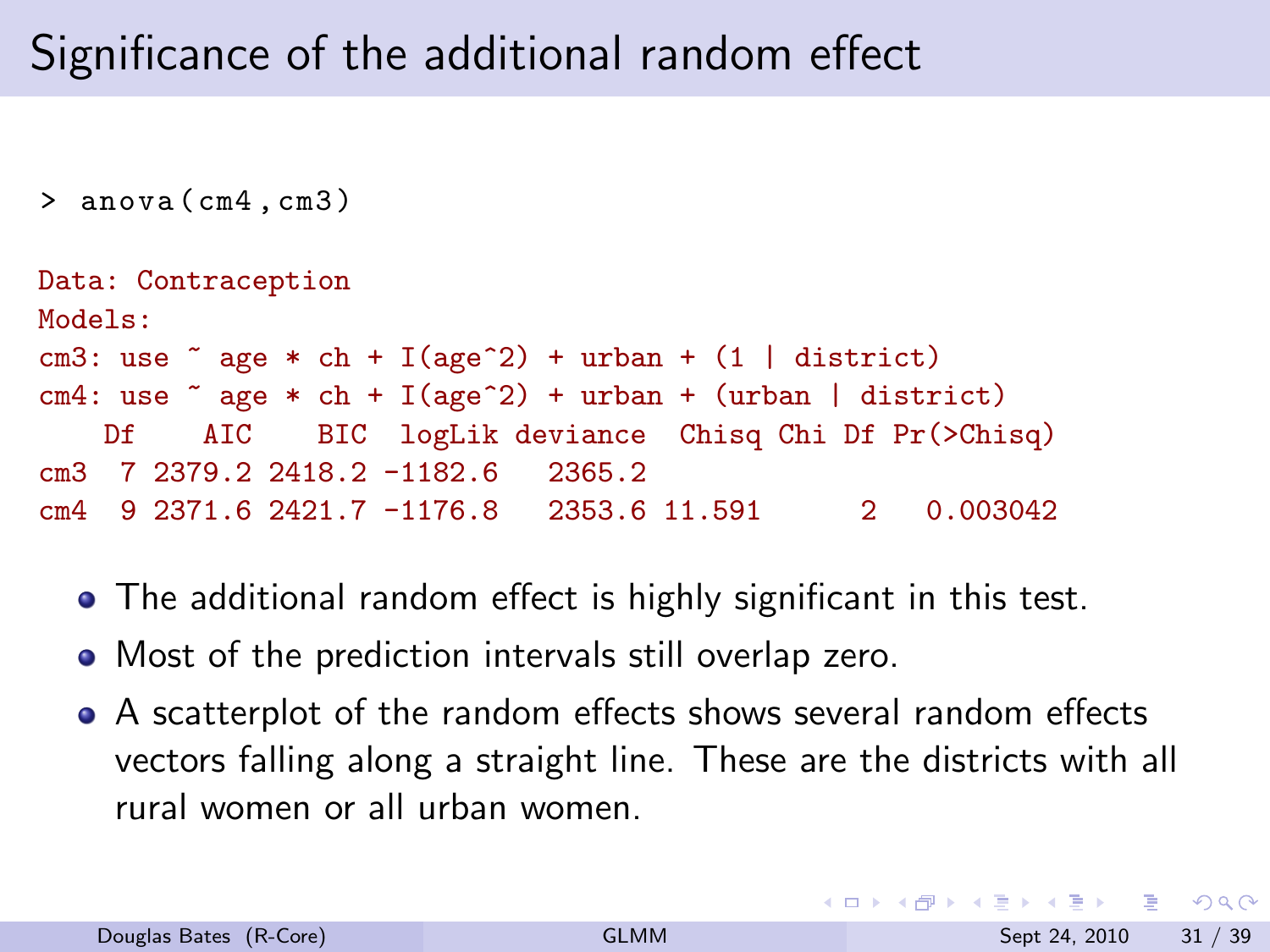#### Prediction intervals for the bivariate random effects



Douglas Bates (R-Core) **[GLMM](#page-0-0)** Sept 24, 2010 32 / 39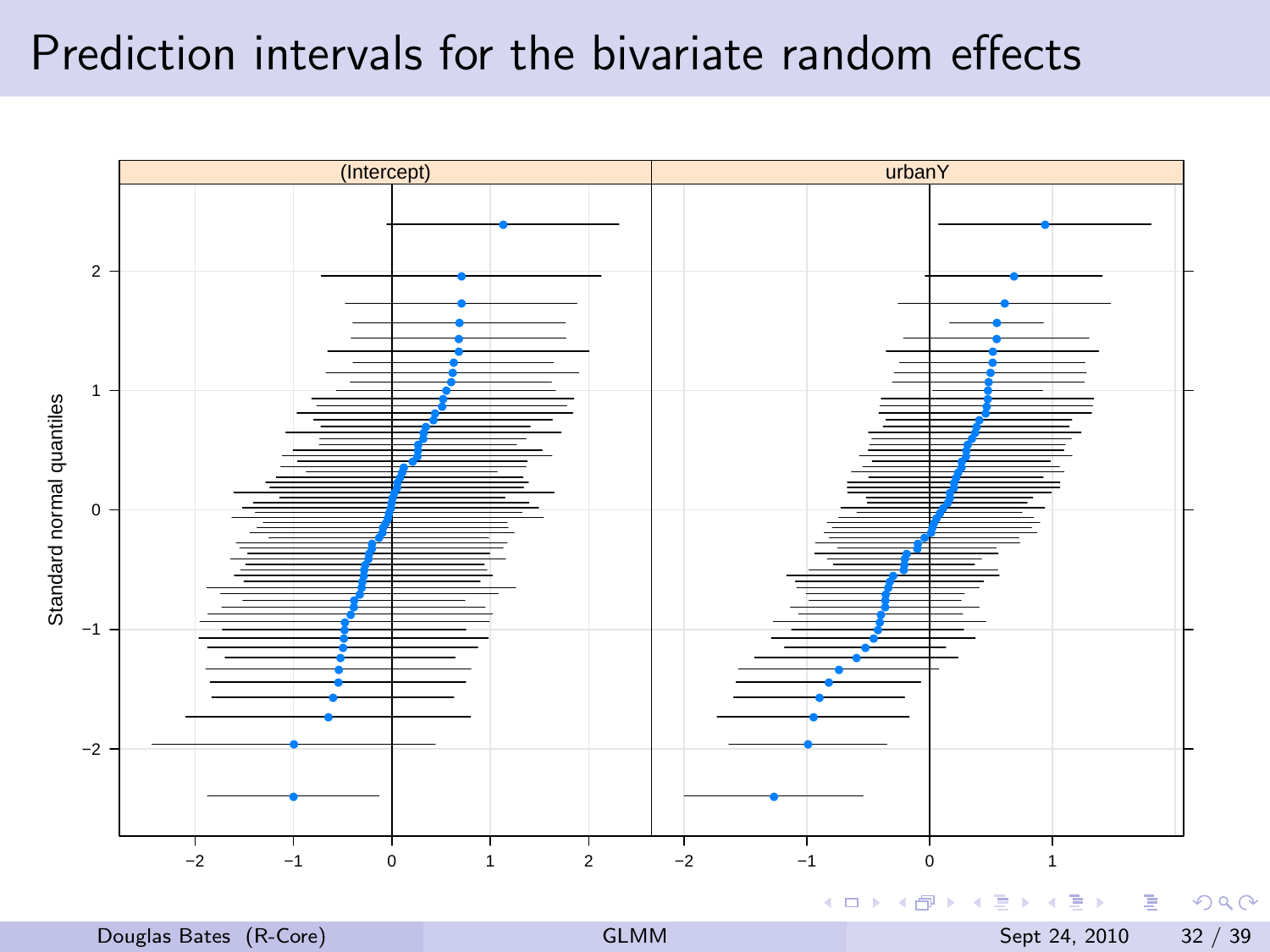# Scatter plot of the BLUPs



 $299$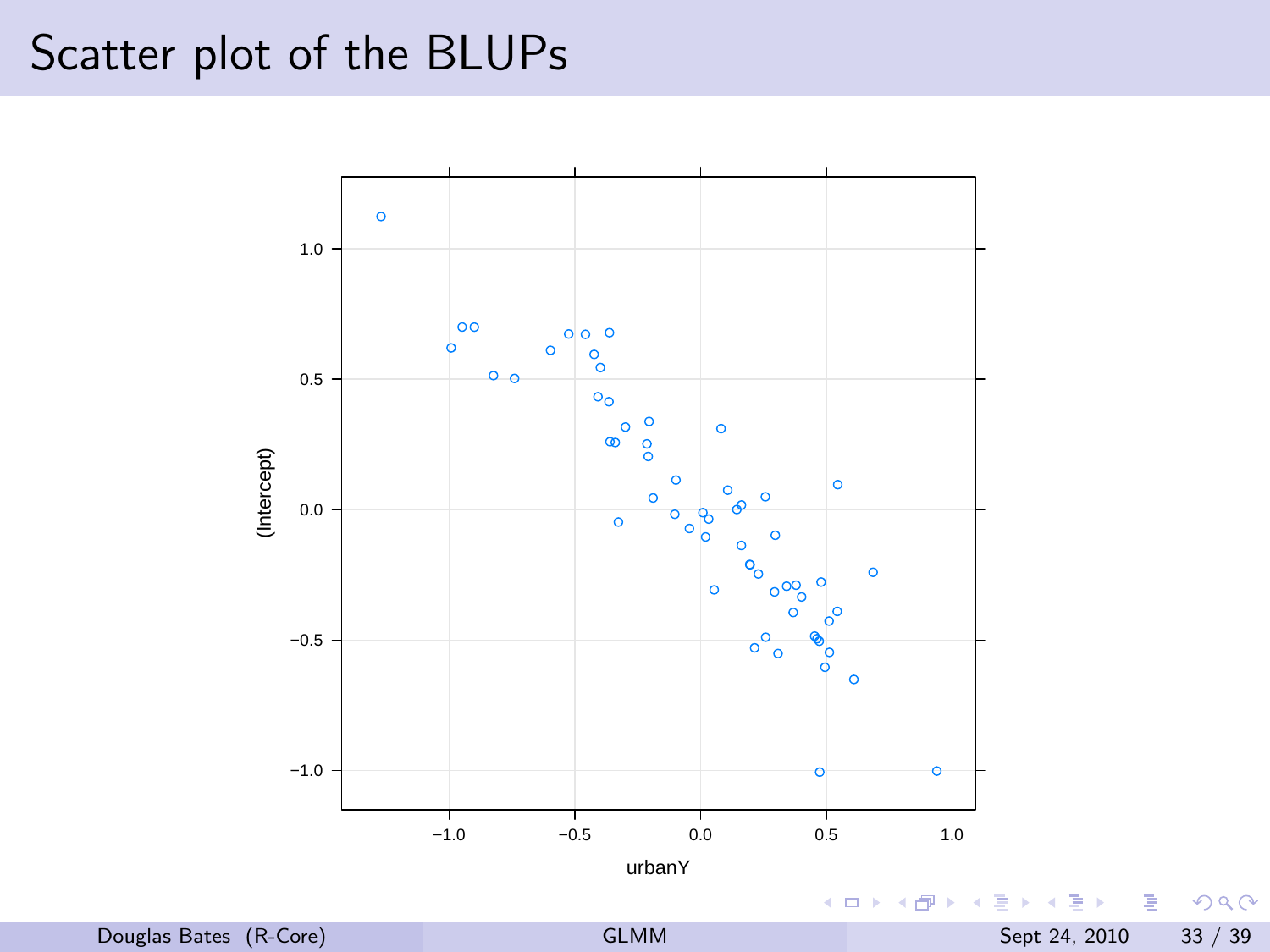### Nested simple, scalar random effects versus vector-valued

```
Generalized linear mixed model fit by maximum likelihood ['merMod']
 Family: binomial
Formula: use \tilde{a} age * ch + I(age\hat{a}) + urban + (1 | urban:district) + (1 |
  Data: Contraception
     AIC BIC logLik deviance
 2371.675 2416.214 -1177.838 2355.675
Random effects:
Groups Name Variance Std.Dev.
urban:district (Intercept) 0.3086027 0.55552
district (Intercept) 0.0006808 0.02609
Number of obs: 1934, groups: urban:district, 102; district, 60
```

```
Fixed effects:
```

|                                         |              | Estimate Std. Error z value |          |
|-----------------------------------------|--------------|-----------------------------|----------|
| (Intercept) -1.3042507 0.2188531 -5.959 |              |                             |          |
| age                                     | $-0.0448232$ | 0.0217800                   | $-2.058$ |
| chY                                     | 1.1810768    | 0.2070578                   | 5.704    |
| I(age <sup>2</sup> )                    | $-0.0054804$ | 0.0008384                   | $-6.537$ |
| urbanY                                  | 0.7613874    | 0.1683946                   | 4.521    |
| age:chY                                 | 0.0646389    | 0.0253854                   | 2.546    |

**KED KARD KED KED A BA YOUR**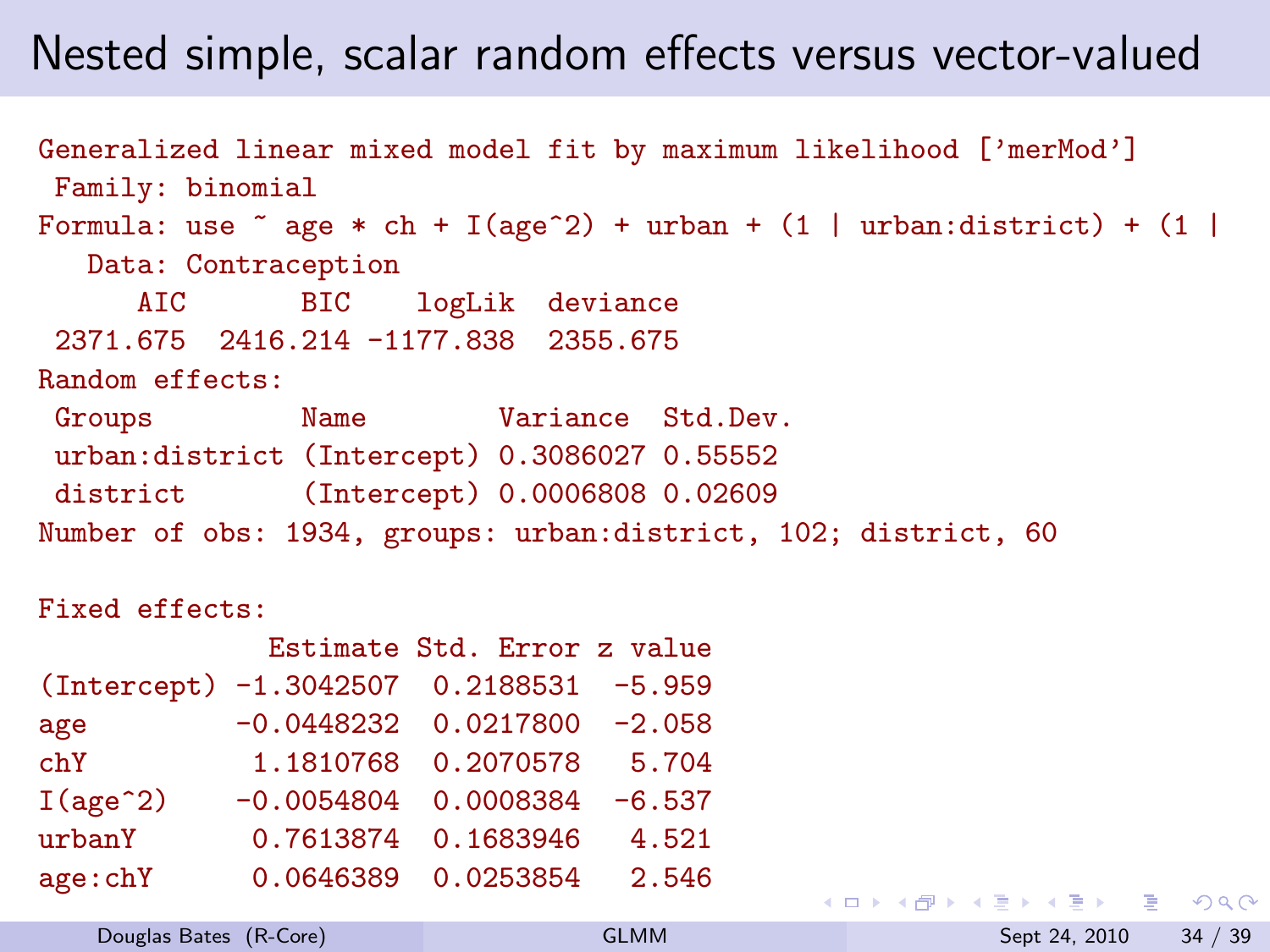#### Using the interaction term only

Generalized linear mixed model fit by maximum likelihood ['merMod'] Family: binomial Formula: use  $\tilde{ }$  age  $*$  ch + I(age^2) + urban + (1 | urban:district) Data: Contraception AIC BIC logLik deviance 2368.542 2407.514 -1177.271 2354.542 Random effects: Groups Name Variance Std.Dev. urban:district (Intercept) 0.3218 0.5673 Number of obs: 1934, groups: urban:district, 102

Fixed effects:

|                                         |           | Estimate Std. Error z value     |          |
|-----------------------------------------|-----------|---------------------------------|----------|
| (Intercept) -1.3094339 0.2196450 -5.962 |           |                                 |          |
| age                                     |           | $-0.0448437$ 0.0218185 $-2.055$ |          |
| chY                                     | 1.1814382 | 0.2073624                       | 5.697    |
| I(age <sup>2</sup> )                    |           | $-0.0055277$ 0.0008409          | $-6.574$ |
| urbanY                                  | 0.7643321 | 0.1702667                       | 4.489    |
| age:chY                                 |           | 0.0646063 0.0254321             | 2.540    |

**KED KARD KED KED A BA YOUR**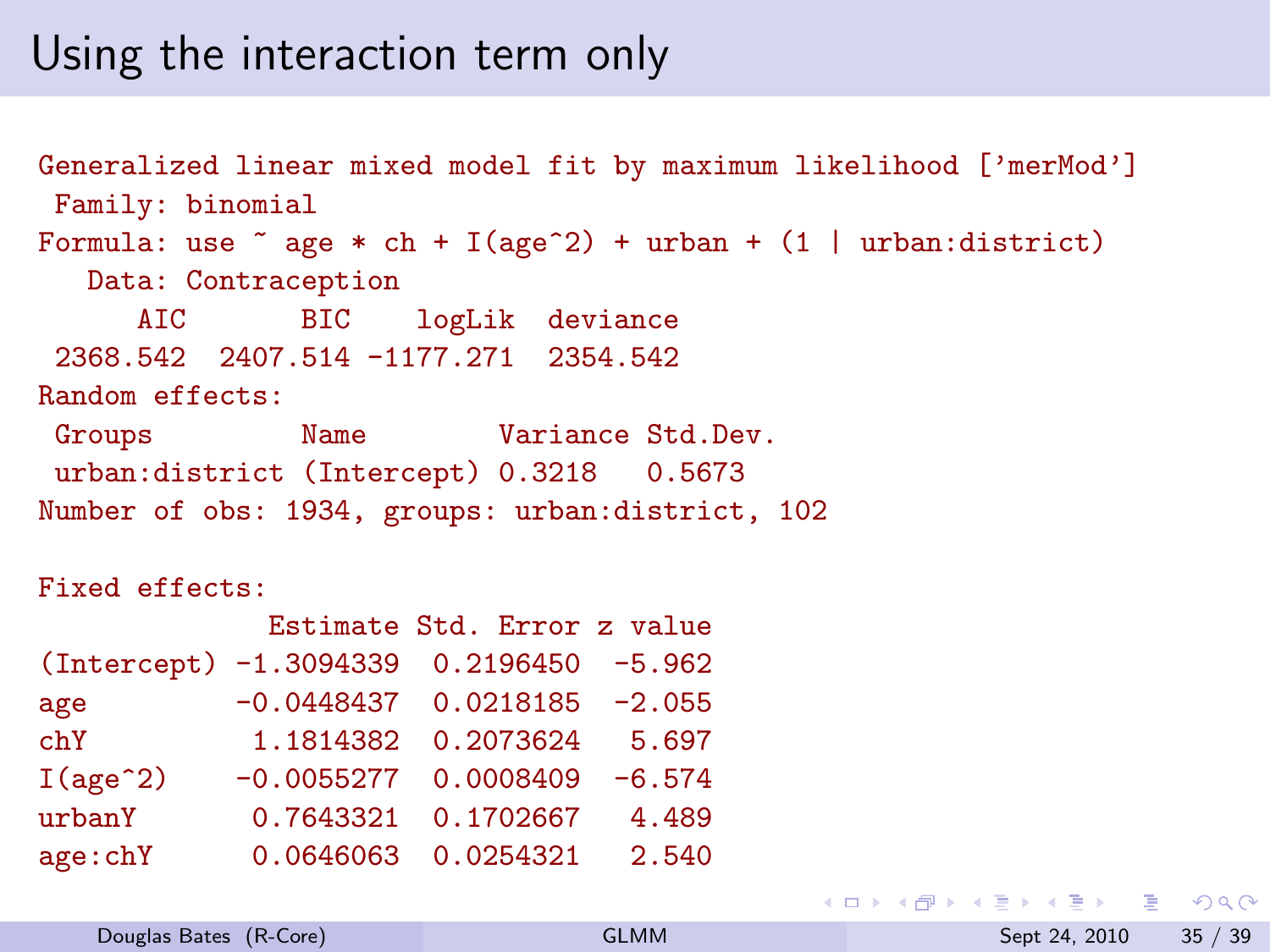# Comparing models with random effects for interactions

> anova ( cm6 , cm5 , cm4 )

```
Data: Contraception
Models:
cm6: use \tilde{ } age * ch + I(age\hat{ }2) + urban + (1 | urban:district)
cm5: use \tilde{ } age * ch + I(age\tilde{ }2) + urban + (1 | urban:district) + (1 |
cm5: district)
cm4: use \tilde{ } age * ch + I(age\tilde{ }2) + urban + (urban | district)
    Df AIC BIC logLik deviance Chisq Chi Df Pr(>Chisq)
cm6 7 2368.5 2407.5 -1177.3 2354.5
cm5 8 2371.7 2416.2 -1177.8 2355.7 0.0000 1 1.0000
cm4 9 2371.6 2421.7 -1176.8 2353.6 2.0393 1 0.1533
```
- The random effects seem to best be represented by a separate random effect for urban and for rural women in each district.
- The districts with only urban women in the survey or with only rural women in the survey are naturally represented in this model.

**KORKA ERKER ADA YOUR**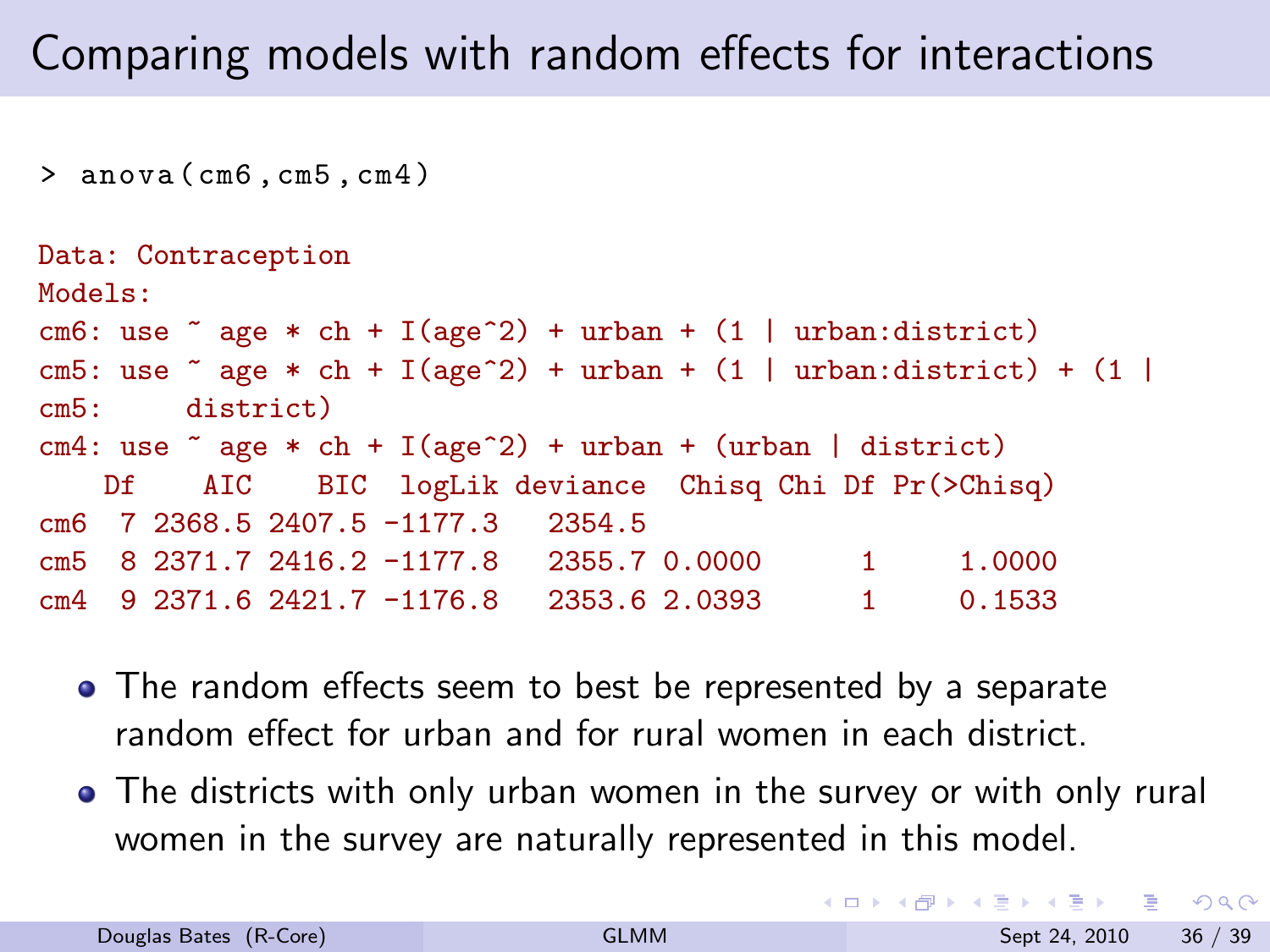- Again, carefully plotting the data is enormously helpful in formulating the model.
- Observational data tend to be unbalanced and have many more covariates than data from a designed experiment. Formulating a model is typically more difficult than in a designed experiment.
- A generalized linear model is fit with the function glmer() which requires a family argument. Typical values are binomial or poisson
- Profiling is not provided for GLMMs at present but will be added.
- We use likelihood-ratio tests and z-tests in the model building.

G.

<span id="page-41-0"></span> $QQQ$ 

イロト イ押ト イヨト イヨト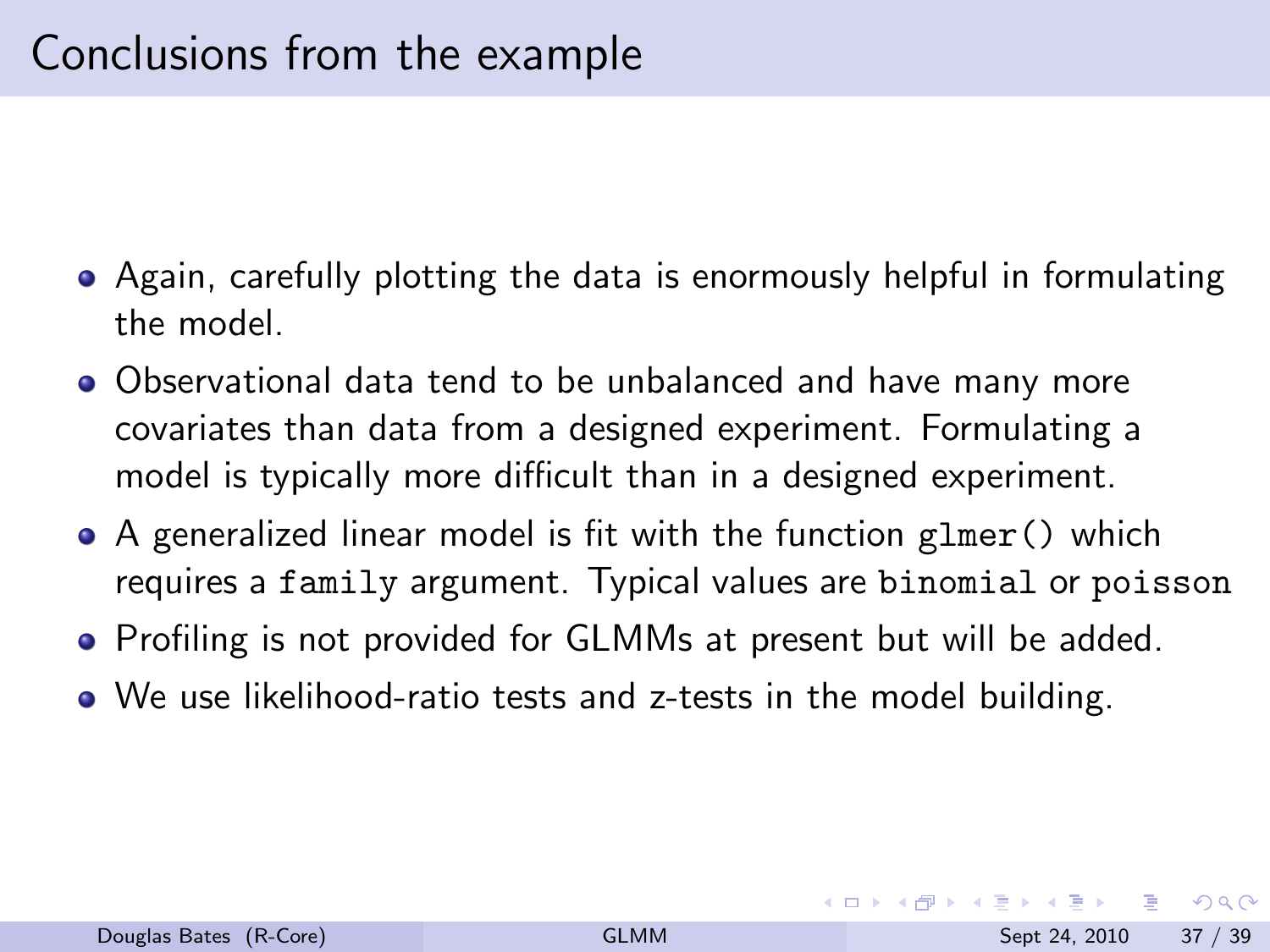# A word about overdispersion

- In many application areas using "pseudo" distribution families, such as quasibinomial and quasipoisson, is a popular and well-accepted technique for accomodating variability that is apparently larger than would be expected from a binomial or a Poisson distribution.
- **•** This amounts to adding an extra parameter, like  $\sigma$ , the common scale parameter in a LMM, to the distribution of the response.
- It is possible to form an estimate of such a quantity during the IRLS algorithm but it is an artificial construct. There is no probability distribution with such a parameter.
- I find it difficult to define maximum likelihood estimates without a probability model. It is not clear how this "distribution which is not a distribution" could be incorporated into a GLMM. This, of course, does not stop people from doing it but I don't know what the estimates from such a model would mean.

 $\Omega$ 

(ロト (母) (ヨ) (ヨ)